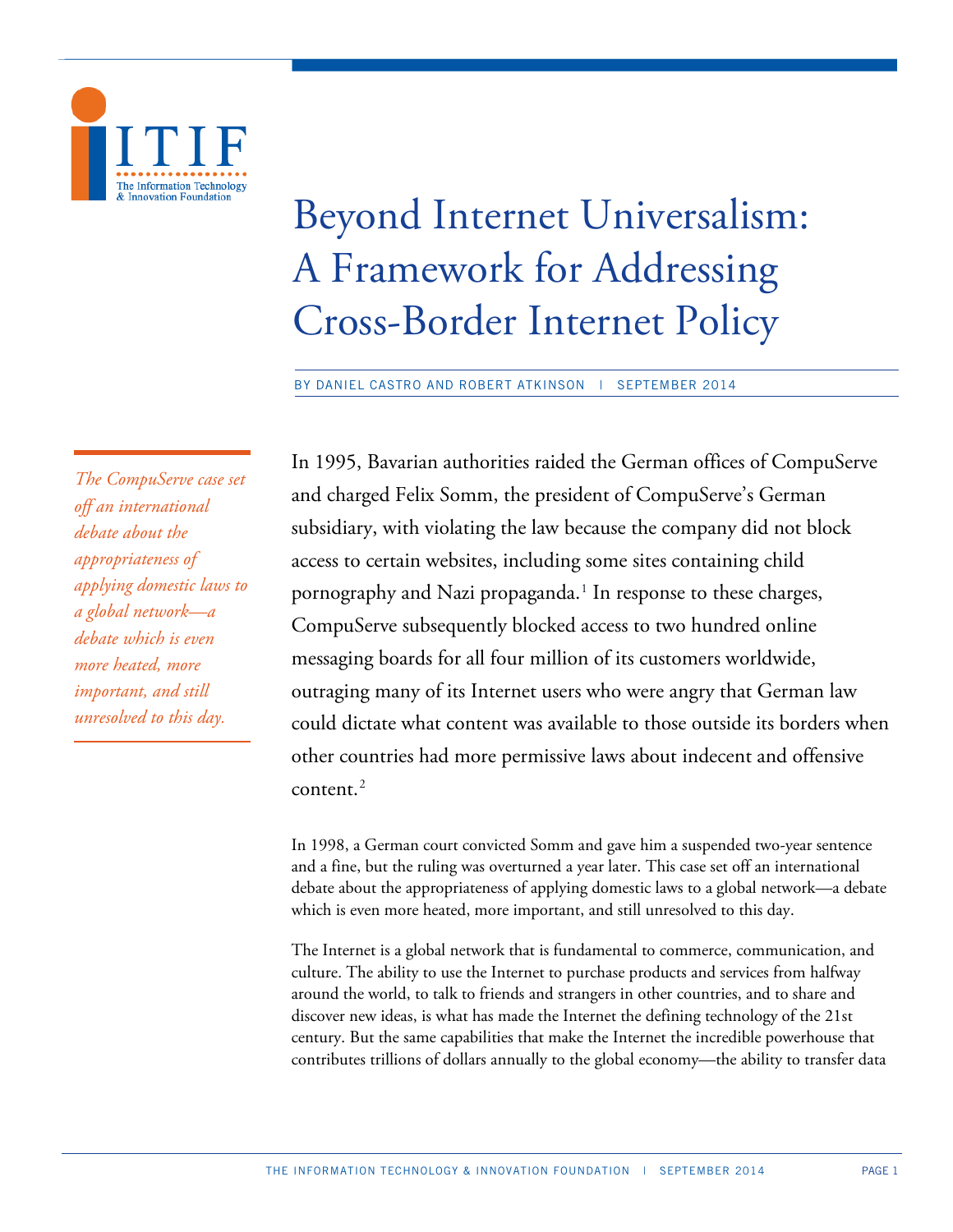seamlessly across geographic borders—has exacerbated the international conflicts that arise between nations with different laws and values.<sup>[3](#page-19-0)</sup>

Even though the importance of the Internet to the global economy and society continues to grow each day, collectively nations have made little substantive progress in creating a framework for resolving the many conflicts over Internet policy that inevitably occur between sovereign nations. These conflicts arise over a myriad of issues, such as free speech, intellectual property, privacy, cybercrime, consumer protection, taxation, commerce regulation, and others. To date, despite many attempts, no framework has been successful at providing a practical and widely-accepted model for policymakers to resolve cross-border Internet policy conflicts in ways that respect both the global nature of the Internet and national laws and norms.

One reason for the lack of progress is that different nations have different sets of values and priorities, and attempts at resolving policy disputes inevitably falter because the various parties lack a common basis for dialogue. Another reason is that many proposed frameworks tend to apply a particular nation's worldview on the rest of the world, such as promoting democracy and freedom of expression (as in the case of the United States) or maintaining political control (as in the case of nations like China and Russia). But despite their appeal (e.g., they would be relatively easy to administer if everyone would just agree to one universal framework), such frameworks simply cannot work because nations have significantly different cultural values, policy priorities, and legal systems. It is highly unlikely Europe will agree to a U.S. privacy framework (or that the United States will agree to an EU privacy framework), or that Saudi Arabia will agree to U.S. free speech framework, especially when it comes to Internet pornography. But the alternative, a Balkanized, fragmented global Internet that gives nations the right to act on the Internet with impunity cannot be the answer either.

What is needed is a framework that allows nations the right to customize Internet policy to their own national needs and rules, while at the same time constraining those rights in ways that enable global Internet commerce and digital free trade while also preserving the underlying global Internet architecture, like the global domain name system. While nations will not always agree unanimously on specific policy proposals, appropriate solutions, or even the relevant evidence, a common framework of understanding cross-border Internet policy issues will allow for healthier Internet policy debates, better cooperation and coordination between nations, and fewer policy conflicts.

This report proceeds as follows: first, it explores the nature of cross-border Internet policy conflicts and provides a sample of the types of conflicts that have been seen in recent years; second, it discusses the limitations of existing Internet policy frameworks and offers an alternative perspective; third, it outlines a specific set of rules that should be used for evaluating cross-border Internet policy conflicts; and fourth, it operationalizes this framework using various examples to show the method in action.

*Collectively nations have made little substantive progress in creating a framework for resolving the many conflicts over Internet policy that inevitably occur between sovereign nations.*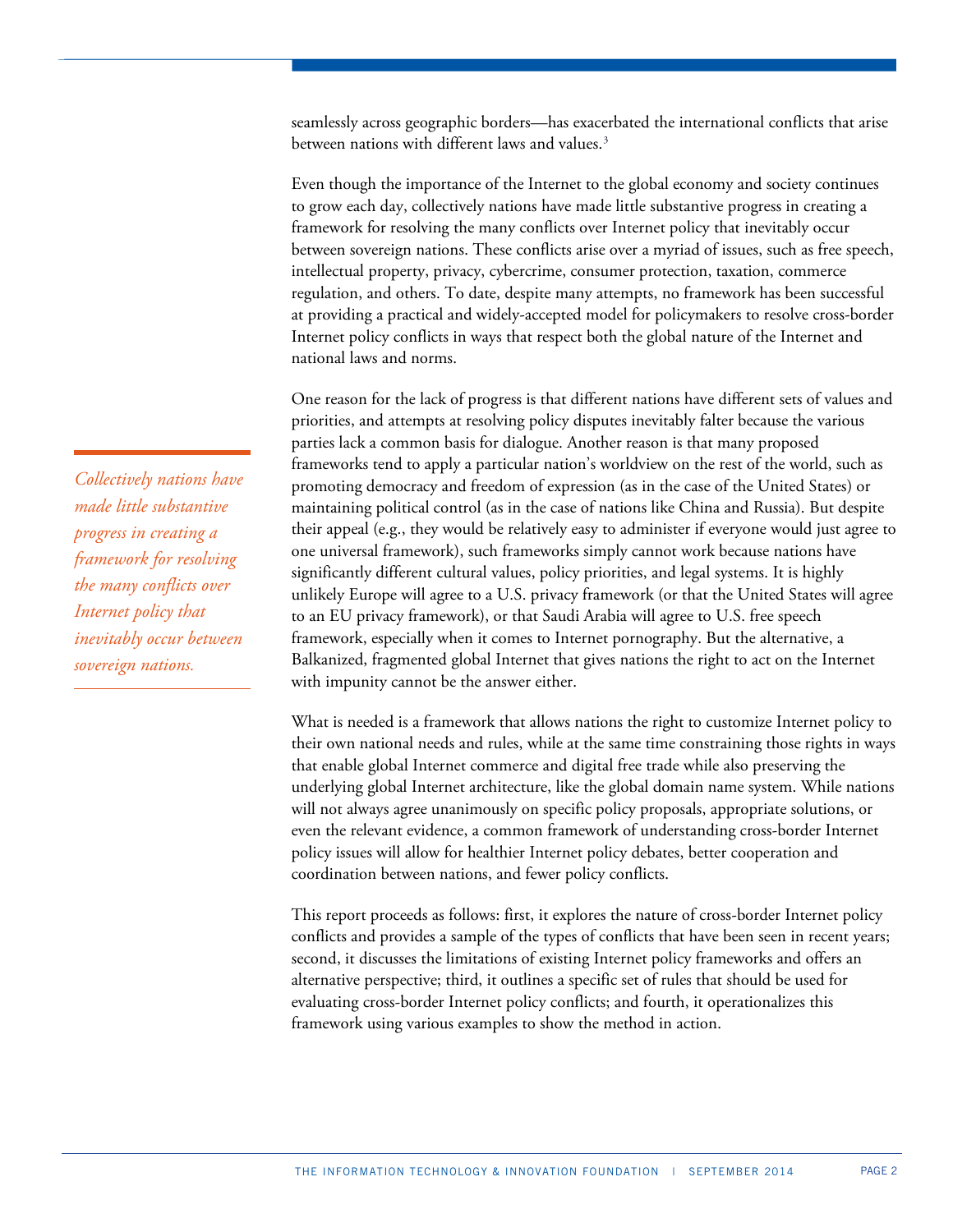## **WHY DO COUNTRIES HAVE CONFLICTS OVER INTERNET POLICY?**

Internet policy determines the rules and structure of the Internet, from its basic technical architecture to the content distributed over the network. While some cyber-libertarians mistakenly believe the Internet is and should be a lawless land of virtual anarchy, the reality is that the Internet, like all other technologies and human practices, has always been guided by both formal and informal rules throughout its history.[4](#page-19-1) These rules have been created at the sub-national, national, and international levels, by both governments and nongovernmental organization alike. The result is an uncoordinated patchwork of laws, regulations, and standards created in a variety of forums.

Unsurprisingly, nations come into conflict with one another over Internet policy issues for a number of reasons. First, nations may disagree on the appropriate forum to address an issue. Policymaking occurs in many different forums at the sub-national, national and international levels. Conflicts occur, for example, when some nations want to address a certain policy issue domestically whereas others want to address it in an international forum. Conflicts may also occur within and between nations when policymaking at the subnational level is inconsistent with policy decisions made at the national level. For example, in the United States, certain states, such as California, sometimes create laws impacting the Internet that are not consistent with federal law. Conflicts also occur within nations, with some groups and interests arguing for one approach, and others arguing for a different approach. These conflicts can be magnified at the international level.

Alternatively, nations may agree to address an issue in an international forum, but disagree on which one. There are many different international forums for Internet policy. The Internet Engineering Task Force (IETF) and the World Wide Web Consortium (W3C) are non-governmental organizations for creating technical standards for the Internet and the World Wide Web, respectively, and the Internet Corporation for Assigned Names and Numbers (ICANN) is responsible for creating the rules on how unique identifiers, such as domain names and IP addresses, are allocated and managed. The International Telecommunication Union (ITU) is an intergovernmental organization that develops international telecommunication regulations (ITRs) that address issues such as traffic flows and quality of service between telecommunication network operators, while the Organisation for Economic Co-operation and Development (OECD), the World Trade Organization (WTO), and the World Intellectual Property Organization (WIPO) are intergovernmental organizations also involved in cross-border agreements that may affect Internet policy issues. Many nations have also signed regional trade agreements that include Internet policy matters in them. Other organizations involved in Internet policy include the Internet Society, the Internet Governance Forum (IGF), Internet Research Task Force (IRTF), the Regional Internet Registries (RIRs), and the International Organization for Standardization (ISO). Each of these organizations has its own set of rules and processes. Conflicts also sometimes occur when countries agree on a forum, but disagree on the rules in place or how those rules are created.

Second, nations may disagree over questions of jurisdiction. The inherently cross-border nature of the Internet means that nations are often at odds with one another over who has jurisdiction over a particular Internet policy issue and whose rules, if any, will apply. In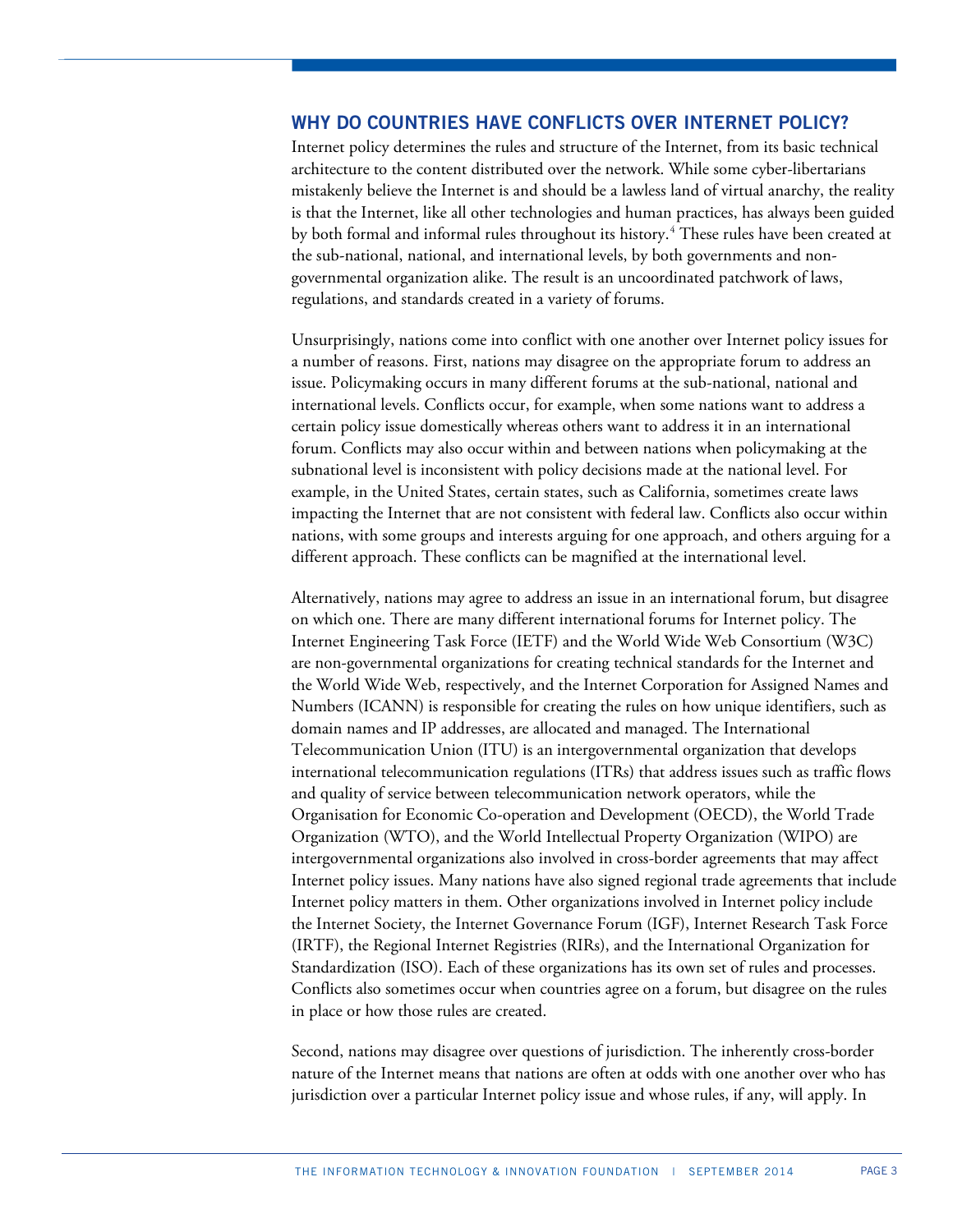addition, the rules that one nation adopts may impact those outside its borders. While no nation is willing to cede its legal authority to address actions either originating from or impacting those within its geographic borders, there are practical limits to what individual countries can do. For example, a nation might very well pass a law criminalizing certain activities on the Internet, but if these activities occur outside of its borders and it has no direct authority over the individuals or organizations involved, it may have little luck enforcing such laws without international cooperation.

Moreover, when there are disagreements over jurisdiction, individuals and organizations may be caught between conflicting laws. Even though the Internet is global, no organization can realistically be expected to comply with the laws of every country in the world simply because they are on the Internet and some of their users might be based in another country. The costs of monitoring so many legal requirements, in addition to the costs of actually complying with them, would be prohibitive. And in some cases, the laws may be conflicting in such a way that it is simply impossible to be in compliance with all of them. Neither can organizations be expected to routinely show up to defend themselves in foreign courts when they have never set foot in that country before.

Conflicts over jurisdiction can be difficult to resolve. For example, if a hacker in China breaks into a French company's server located in Brazil and steals data from the company's Canadian users, which country's laws apply? And what recourses do nations have if other nations do not take action to prevent a crime or disagree that a crime has taken place? Multiple criteria are used by courts to determine when a country has the authority to impose its laws on those outside of its borders. When determining whether a country has jurisdiction over an organization, factors such as physical presence, business activity, and marketing will likely be considered. For example, if a firm based exclusively in China creates a children's mobile app that is popular in China, but it does not advertise this app in the United States, it will likely not have to comply with the Children's Online Privacy Protection Act (COPPA), a U.S. law which regulates privacy, because in practice authorities in one country often have little ability to exert control over firms in another nation.[5](#page-19-2)

Jurisdictional conflicts on the Internet should be resolved by considering an analogy to the physical world. If a Chinese firm attempts to export a product to the United States, its product can be blocked by U.S. officials if it is not in compliance with consumer product safety law. But if U.S. citizens travel to China to purchase the product, then the Chinese firm does not have to comply with U.S. laws (although U.S. citizens must still comply with U.S. laws and may be prevented from returning to the United States with the product). The same analogy should be extended to Internet commerce. If a Chinese Internet firm exports its content or services to the United States by, for example, advertising its services in the United States or setting up a U.S. office, then it should be subject to U.S. law, just as a Chinese exporter would be subject to U.S. law. But if a U.S. citizen goes to a Chinese website, that website should not be expected to have to comply with U.S. law, any more than a Chinese firm would be expected to comply with U.S. law because it was selling to U.S. tourists visiting China on vacation.

*Even though the Internet is global, no organization can realistically be expected to comply with the laws of every country in the world simply because they are on the Internet and some of their users might be based in another country.*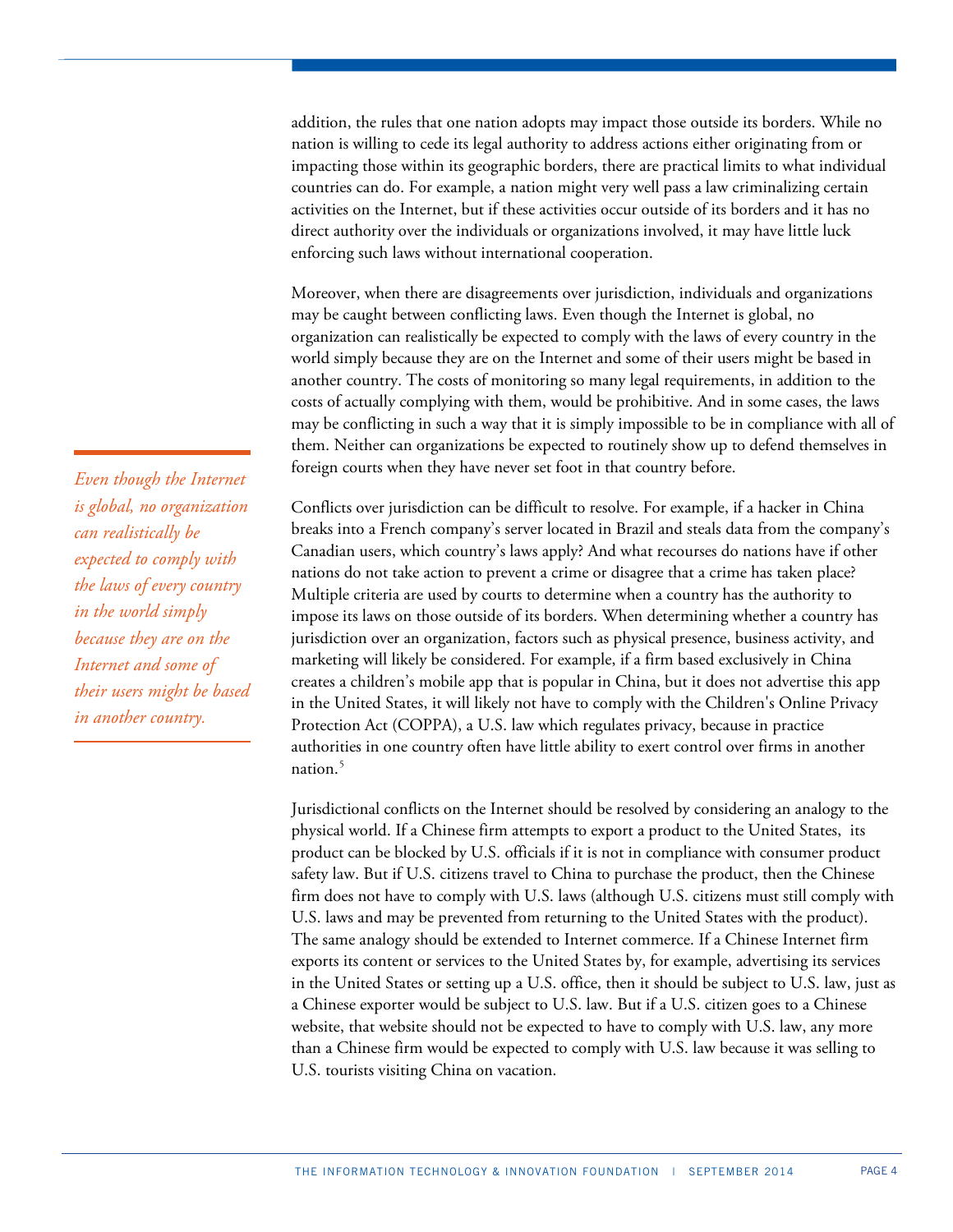However, some policymakers believe that their national sovereignty gives them the right to dictate policy for the entire Internet since it crosses their country's borders. To continue with the consumer product analogy, some nations might say that since their citizens might travel to a foreign nation and buy a product that is not in compliance with their consumer product safety laws, then these foreign nations should be required to adopt the domestic country regulation. When applied to the Internet, this notion has been particularly distressing to Internet users in Western countries who fear that government-led policymaking on the Internet will pervert the openness and freedom that characterized the Internet's earliest years (although many of these same users also oppose efforts by their own governments to regulate activity on the Internet).

Third, countries may disagree over the extent to which a policy issue should be addressed by nation states versus non-state actors. While the development of the Internet stemmed from a U.S. government-funded project, and to this day the U.S. government has retained supervisory authority over certain technical features of the Internet (at least indirectly, through its contract with ICANN), Internet users have been largely responsible for setting the rules governing the Internet architecture itself. As the number and diversity of Internet users has increased, conflicts have arisen not only because different stakeholders have different values, but also because national governments have tried to have a greater role in setting policy about how the Internet is used.

Fourth, nations often disagree over specific policy goals or measures. At the national level, rules about the Internet are determined by legislators, regulators and courts. For example, in the United States, Congress decides issues about taxing Internet access, the Federal Trade Commission regulates unfair or deceptive commercial activities, including online advertising, and the Federal Communications Commission sets the rules for allocating spectrum among network operators. In the United Kingdom, the Information Commissioner's Office (ICO) issues guidance on how websites should safeguard user privacy.[6](#page-20-0) In China, the Ministry of Public Security runs the Golden Shield program (commonly referred to as the "Great Firewall of China") which restricts access to certain websites and services.[7](#page-20-1) Rules set at the national level may conflict with other nations either directly or indirectly. These disagreements may stem from different values or priorities, such as a preference for protecting free speech over preventing hate speech. Alternatively, nations may disagree over specific policies because the costs and benefits are distributed unevenly between nations, as is the case when nations turn a blind eye to online piracy in order to allow their citizens to gain access to foreign copyrighted materials without paying.

Internet policy is a wide-ranging field covering a significant variety of different issues. Some of these issues, such as intellectual property, often result in a nation creating domestic policies that have an impact on those outside its borders, while others, such as Internet access, are mostly limited to domestic policy. Many Internet policy issues fall into a specific category while others span multiple categories. The following list of categories is not meant to be exhaustive; rather, it reflects the diversity of issues that fall under the rubric of Internet policy.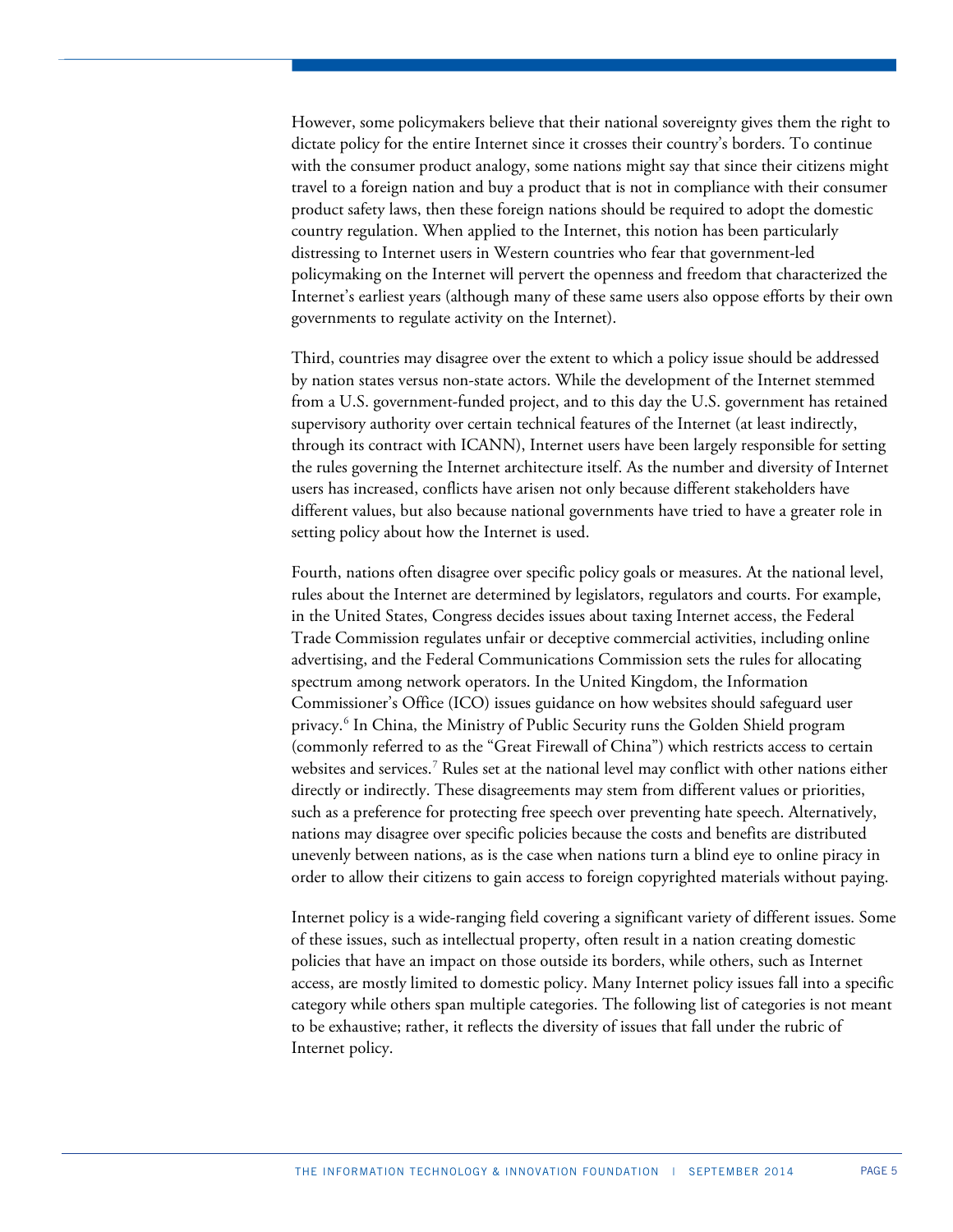The categories of Internet policy issues include:

- Content regulation (e.g., freedom of expression, censorship, decency, hate speech, libel, etc.);
- Intellectual property (e.g., copyright, patents, trademarks, etc.);
- Data (e.g., privacy, security, data residency, mutual legal assistance treaties, etc.);
- Commerce (e.g., e-commerce regulation; gambling regulations; taxes; trade policy; consumer protection; anti-trust and competition; sales of regulated goods, such as pharmaceuticals and tobacco; and sales of contraband, etc.);
- Cybercrime (e.g., spam, malware, fraud, denial of service, intrusions, botnets, cyber stalking, harassment, etc.);
- Network operation (e.g., spectrum allocation, IP address allocation, domain name allocation, interconnection agreements, international telecommunication regulations, etc.);
- Network performance (e.g., protocol standards, network security, network design, conformance testing, etc.); and
- Equity and access (e.g., broadband subsidies, digital literacy, connected schools and communities, computer ownership, etc.).

Most nations (as well as sub-national entities) at least consider policy proposals in all of these categories, and they often come into conflict with each other when the objectives of two countries are not aligned or when the impact of a specific proposal has negative consequences for others. For example, conflicts may arise over divergent goals for surveillance and privacy or censorship and free speech. Table 1 provides a brief snapshot of the types of decisions made about Internet policy in recent years. As the table shows, there are potential cross-border conflicts over almost every aspect of Internet policy.

| <b>Type of Issue</b>      | <b>Examples</b>                                                                                                                                                                                                                                                                                                                       |
|---------------------------|---------------------------------------------------------------------------------------------------------------------------------------------------------------------------------------------------------------------------------------------------------------------------------------------------------------------------------------|
| <b>Content regulation</b> | In 2013, the Vietnamese government issued a decree to restrict<br>individuals from sharing certain types of information, potentially<br>including news articles critical of the government, on social<br>media. <sup>8</sup>                                                                                                          |
|                           | In 2013, at the behest of the government, British Internet service<br>providers (ISPs) agreed to enable parental filtering for<br>pornographic materials by default, while allowing users to request<br>their ISPs to disable this option. <sup>9</sup>                                                                               |
| Intellectual property     | In 2011, the Swiss government decided to refrain from pursuing<br>legislation that would criminalize illegal downloading of<br>copyrighted content such as music and movies, and instead allow<br>individuals to have a legal right to download infringing content for<br>personal use. <sup>10</sup>                                 |
|                           | In 2009, France passed a law to create a state agency tasked with<br>warning Internet users suspected of illegal file sharing. If users<br>ignored the warning, their case could be referred to a court where<br>the users might be fined, or eventually, have their Internet access<br>suspended. The policy was halted in $2013.11$ |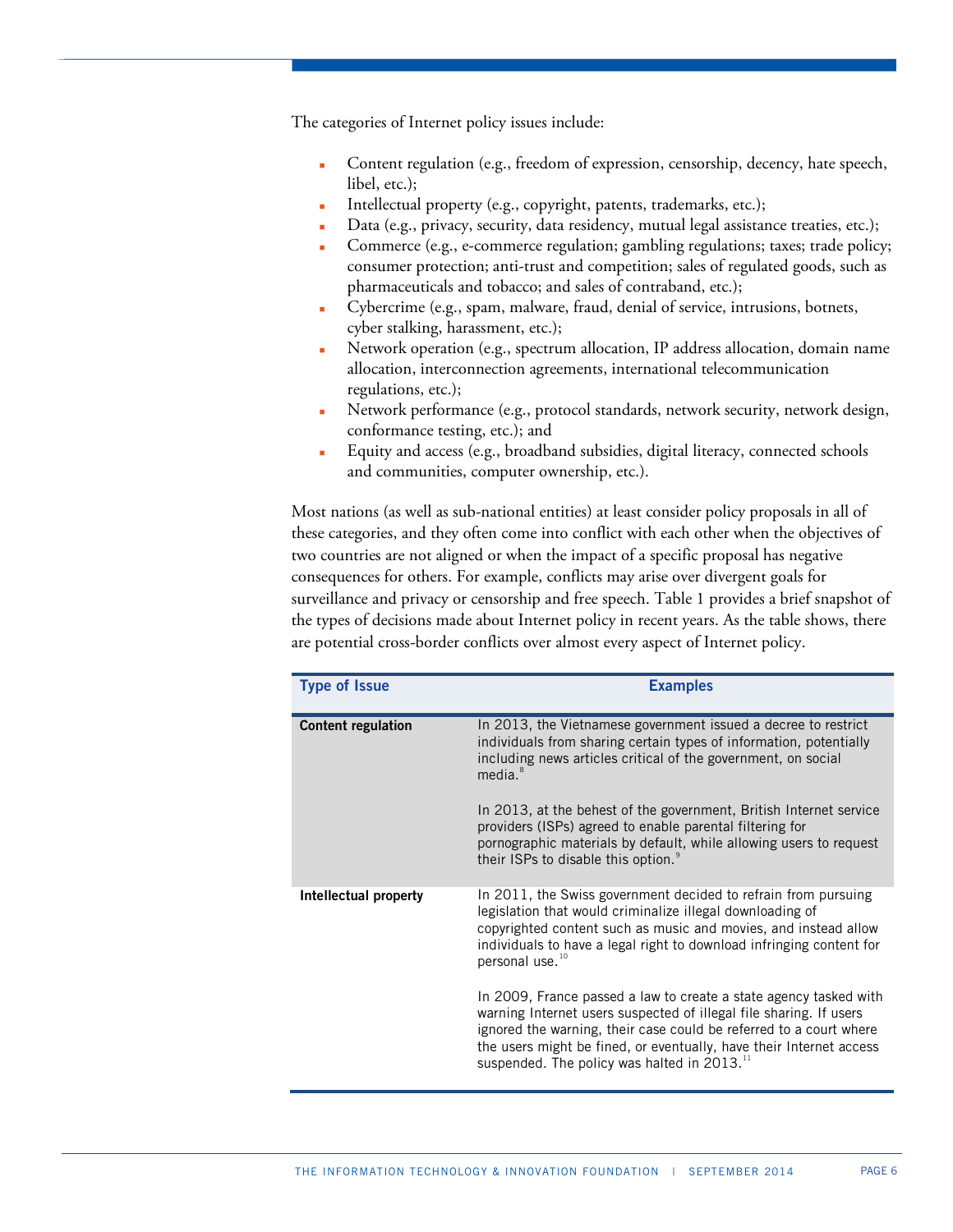| Data                     | In 2013, Brazilian President Dilma Rousseff proposed legislation<br>that would require foreign Internet companies to store their data<br>in data centers located in Brazil. <sup>12</sup><br>In 2012, a Spanish citizen filed a complaint with the Spanish<br>Data Protect Agency (AEPD) because a newspaper contained<br>information about the auction of real estate property seized from<br>him for "non-payment of social security contributions." The AEPD<br>ordered Google to eliminate 100 links about the individual from<br>future search results. <sup>13</sup>                                                                |
|--------------------------|-------------------------------------------------------------------------------------------------------------------------------------------------------------------------------------------------------------------------------------------------------------------------------------------------------------------------------------------------------------------------------------------------------------------------------------------------------------------------------------------------------------------------------------------------------------------------------------------------------------------------------------------|
| Commerce                 | In 2013, the French government began lobbying the European<br>Union to modify corporate tax rules so that Internet companies<br>would pay taxes based on the location where revenue is<br>generated. <sup>14</sup><br>In 2010, the Australian Government banned advertising tobacco<br>products on the Internet. <sup>15</sup>                                                                                                                                                                                                                                                                                                            |
| Cybercrime               | In 2013, the U.S. Federal Bureau of Investigation (FBI) hacked<br>into the French servers of an Irish organization alleged to be<br>providing web hosting for criminal purposes, such as distributing<br>child pornography. The FBI then installed malware on these<br>servers so that anonymous Internet users accessing content on<br>these servers could be identified by law enforcement. <sup>16</sup><br>In 2013, the EU parliament's civil liberties committee approved<br>draft legislation to establish minimum prison sentences for<br>hackers. $^{17}$                                                                         |
| <b>Network economics</b> | In 2012, Russia proposed that the International<br>Telecommunication Union (ITU) update the International<br>Telecommunication Regulations (ITRs) so that authority to<br>allocate IP addresses would be reassigned from ICANN to the<br>$ITU.$ <sup>18</sup><br>In 2011, the U.S. government sought to have ICANN grant veto<br>authority to countries over proposed top-level domains. ICANN<br>demurred and instead granted countries the ability to offer non-<br>binding recommendations. <sup>19</sup>                                                                                                                              |
| Network performance      | In 2012, India's Department of Electronics and Information<br>Technology issued an order requiring computers and other<br>electronics to undergo conformance testing at domestic labs using<br>standards that deviate from global norms. <sup>20</sup><br>In 2011, representatives of China, Italy and France voted for the<br>International Telecommunication Union Standardization Sector<br>(ITU-T) to adopt a particular networking standard favorable to<br>their domestic hardware manufacturers, but that was incompatible<br>with the existing standard developed in the Internet Engineering<br>Task Force (IETF). <sup>21</sup> |

## **Table** 1**: Recent examples of Internet policy decisions and conflicts**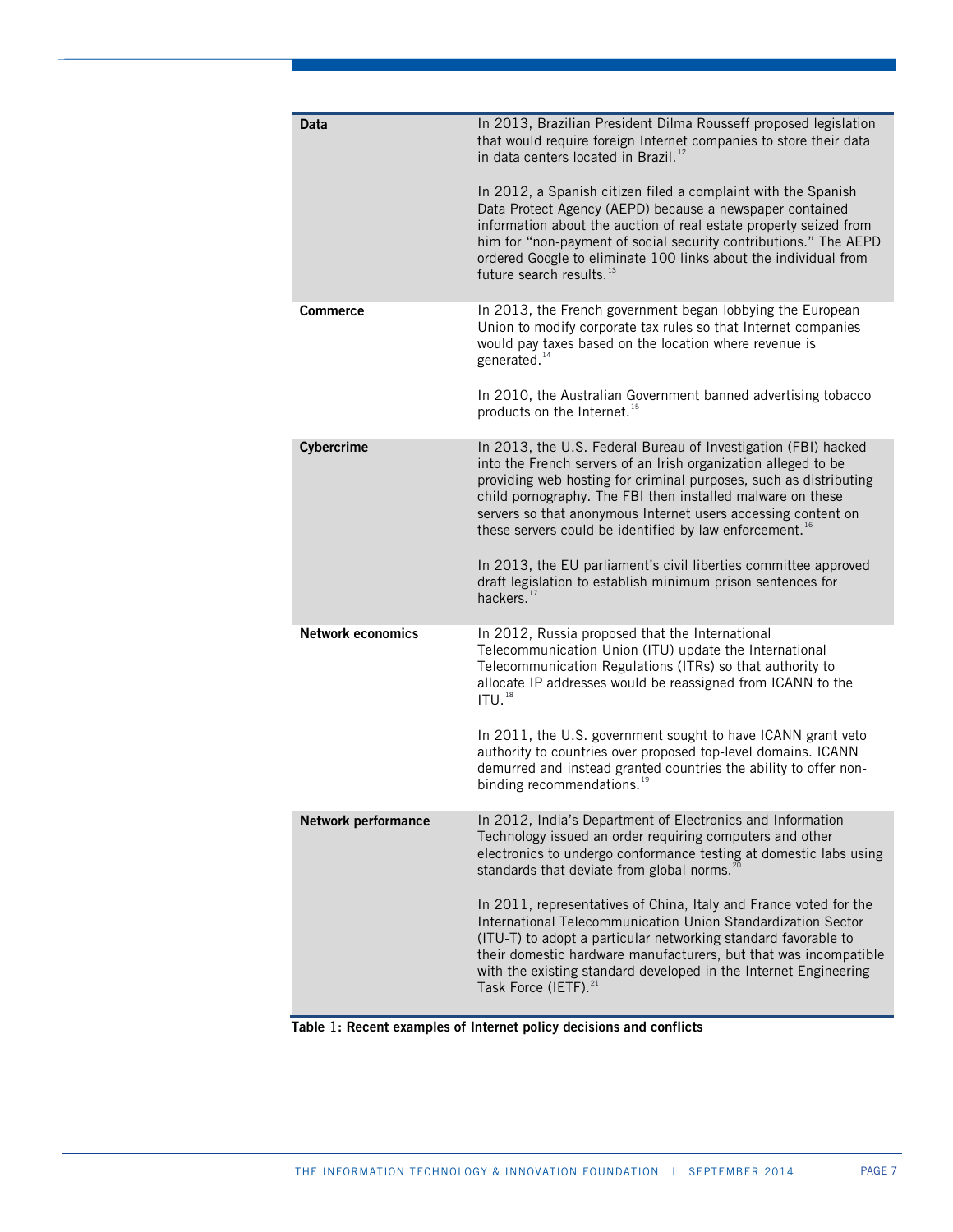## **WHY DO EXISTING FRAMEWORKS DO A POOR JOB IN RESOLVING CROSS-BORDER INTERNET POLICY CONFLICTS?**

Resolving the myriad and growing number of cross-border Internet policy conflicts is difficult. But it would be easier if nations could adopt a framework that laid out principles for policy resolution. At this time there are two dominant approaches to cross-border Internet policy, neither of which provides meaningful solutions for handling the complexities of competing international priorities and jurisdictions.

The first approach to resolving cross-border Internet policy conflicts can be termed "universalism," or an attempt to apply the same set of rules to all countries. If everyone buys into the same rules and norms, they minimize conflict. While universalism can manifest itself as the view that all nations should strictly control the Internet, such as by limiting online freedom and Internet openness, in practice the most fervent calls for universalism have come from cyber-libertarians in the West with calls for universal rules such as "Internet freedom for all," "no online censorship," "information wants to be free," and "all Internet packets should be treated the same."[22](#page-21-10) While these types of universal rules appeal to the perspective of certain individuals in some democratic nations like the United States, by no means do all nations share this view, including, but not limited to, those run by authoritarian governments.

To be sure, universal rules make sense in certain situations (e.g., rules on responding to denial of service attacks, frameworks on core Internet architecture, agreements regarding digital trade, etc.), but in many cases universal rules are inappropriate for Internet policy because countries differ too much in their values and priorities. For example, countries vary widely in their treatment of hate speech, even democratic ones. France and Germany have strong laws combatting anti-Semitism and other forms of non-violent hate speech, whereas the United States puts a premium on free speech rights. Attempting to reconcile these conflicting laws to create universal rules for regulating speech on the Internet is futile and doomed from the start. Likewise, democratic nations have very different approaches to Internet privacy, with many in Europe seeing privacy as a fundamental human right while many in the United States see privacy as just one value to be considered among many (e.g., innovation and economic growth).

One particular strain of universalism is cyber-libertarianism, whose advocates call for government to keep its hands off the Internet. In effect, cyber-libertarians want one universal rule: "no government-imposed rules." John Perry Barlow's "Declaration of Independence from Cyberspace" is the epitome of the cyber-libertarian philosophy, in which he states that national governments have no authority on the Internet and are unwelcome.<sup>[23](#page-21-11)</sup> Even more so than other attempts at universalism, this worldview is neither practical nor reasonable; attempts to advocate a hands-off approach to Internet policy will consistently run into objections by policymakers who identify legitimate (and in some cases illegitimate) government interests. For example, many would agree that governments have a legitimate role to play in protecting consumers from unsafe, counterfeit drugs that are sold online.

*Universal rules make sense in certain situations, but in many cases they are inappropriate for Internet policy because countries differ too much in their values and priorities.*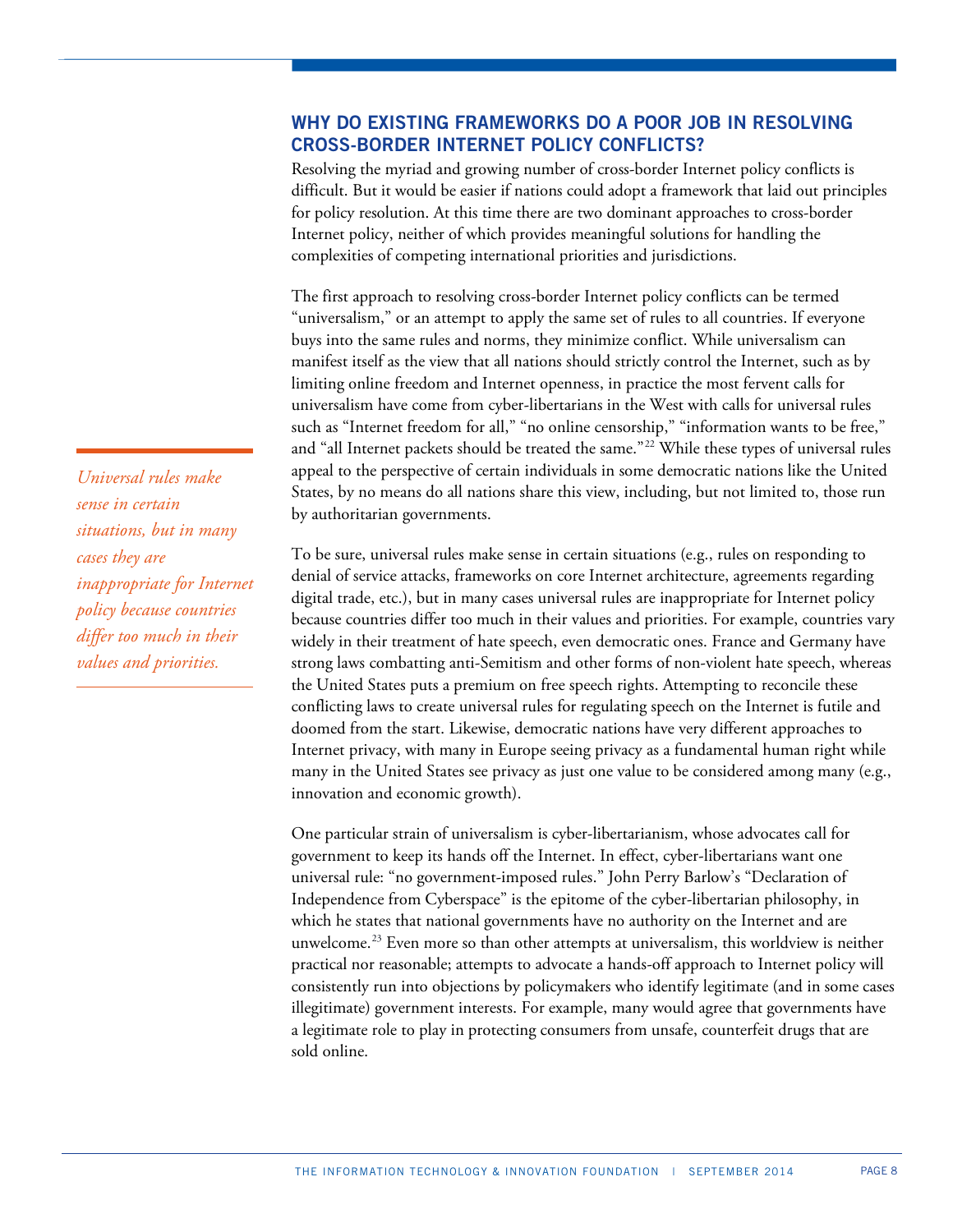Various other advocates have offered their own frameworks for universal rules for the Internet. For example, former U.S. Secretary of State Hillary Clinton's influential "Internet Freedom" speech in 2010 outlines the "Internet Freedom" agenda, which describes unfiltered Internet access as a fundamental human freedom and tool for advancing human rights and democracy and calls for all nations to embrace the open Internet.<sup>[24](#page-21-12)</sup> World Wide Web creator Tim Berners-Lee has similarly called for a "Magna Carta" for the Internet to create universal rights for privacy and free speech online, both values Berners-Lee endorses.<sup>[25](#page-21-13)</sup> Other popular views include those advocated by notable figures such as Julian Assange, the founder of Wikileaks, whose manifesto describes the Internet as a force for creating transparency in government and ending corruption, and Jimmy Wales, the founder of Wikipedia, who describes the Internet as a force for knowledge and fighting censorship. [26](#page-21-14)

In the past few years, different groups have continued to release new sets of principles, frameworks or guidelines for Internet policy that focus on universalist paradigms. These include:

- "Communiqué on Principles for Internet Policy-Making," a framework from the Organisation for Economic Co-operation and Development (OECD) on how to create a more transparent and open Internet; $^{27}$  $^{27}$  $^{27}$
- "Toward A Single Global Digital Economy," a report from the Aspen Institute's International Digital Economy Accords (IDEA) project promoting market access, the free flow of information, and a trusted environment on the Internet; $^{28}$  $^{28}$  $^{28}$
- A "Code of Conduct for Government Leaders" from the World Economic Forum's Global Agenda Council on Informed Societies calling for more open societies and the spread of information; [29](#page-21-17)
- The Global Network Initiative charter, which advocates advancing freedom of expression and privacy online;<sup>[30](#page-21-18)</sup>
- The European Union-United States "Trade Principles for Information and Communication Technology Services," which outlines a set of principles to promote economic development; [31](#page-21-19)
- "Consumer Data Privacy in a Networked World: A Framework for Protecting Privacy and Promoting Innovation in the Global Digital Economy," a report from the White House outlining a framework for developing privacy protections for consumers; and
- The European Commission proposal to reform data protection and privacy rights. [32](#page-21-20)

There is nothing wrong with these frameworks. On the contrary, many of them are commendable and represent thoughtful recommendations for policymakers either about Internet governance broadly or a specific issue. In addition, they may also be useful for advocacy groups and diplomats in promoting their respective agendas, whether it is the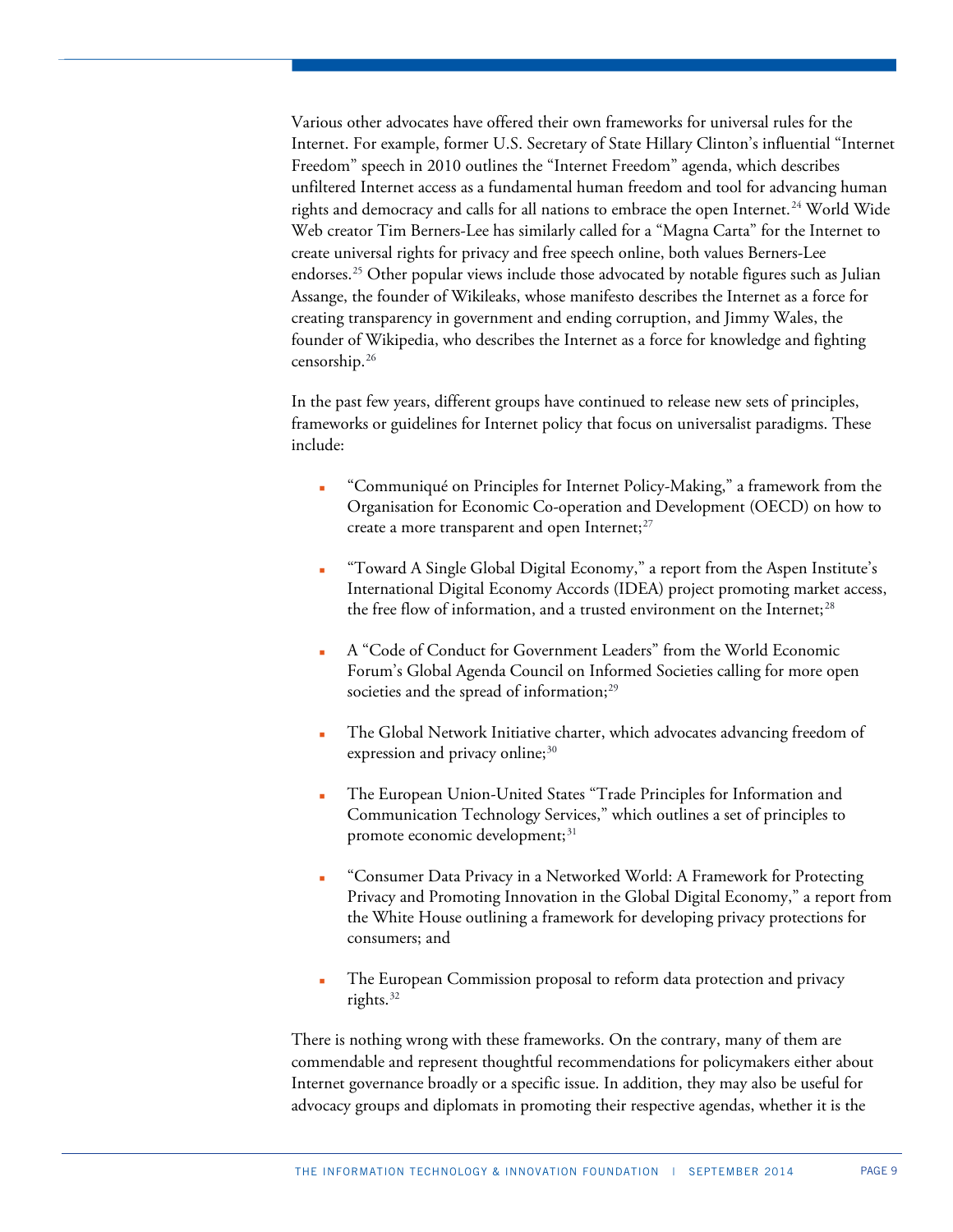spread of democracy or the rights of disadvantaged populations. But since these views are espoused by individuals, groups or organizations with the aim of achieving a specific policy outcome—such as the spread of democracy, the promotion of privacy, or the full expression of individuals—and these outcomes are not necessarily universally shared by all stakeholders in the Internet ecosystem, they cannot serve as a useful starting point for debating Internet policy issues for those who do not share the same goals. For example, while many in the United States would oppose any attempts by the government to censor online pornography, many others in countries around the world find the content deeply offensive and would prefer to ban it (just as many in the United States have tried to ban pornography). While there is nothing wrong with the U.S. government and related civil society groups advocating for U.S. values around the world, they should not expect that their values can or should constitute a global approach to Internet governance.

A second approach to Internet policy is to take the complete opposite perspective and advocate for each country to have near complete freedom to do what it wants. In many ways, this is the dominant approach to Internet policy today where countries sometimes engage in conflict over a policy but ultimately each country goes its own way. The problem is that the policy decisions of one country can sometimes create significant negative externalities for individuals and businesses outside of that country which are likely not taken into consideration. Or a nation may pass a law that impacts those outside of its jurisdiction and is simply unenforceable.

There are three main drawbacks to the current approach. The first is that it leads to Balkanization of the Internet—instead of a single, global Internet, each country pursues its own "national internet" with its own set of rules. Balkanization erodes the universality and efficiency that comes from a fully interconnected global network, which is one of the main benefits of the Internet. Indeed, if Balkanization extends beyond policy and to the Internet architecture itself, it could erode the worldwide nature of the Internet. The second drawback is that it can lead to one nation's values and laws being imposed upon others without the other nations affirmatively choosing those values or laws for themselves. The third is that these policies can be used as cover for what are essentially anti-competitive, trade-distorting actions that hurt the global economy.

## **AN ALTERNATIVE APPROACH TO CROSS-BORDER INTERNET POLICY**

While both approaches—universalism and Balkanism—have problems, they are not without their merits. Universalism appeals to the desire to have cooperation between different nations, while Balkanization minimizes many of the problems associated with conflicting policies. Combining both of these frameworks yields an alternative approach to Internet policy that captures the best of each approach while sidestepping their pitfalls.

The first step is to recognize that when it comes to the Internet's technical architecture, a universalist approach to promulgate global, commonly shared standards is necessary. Countries that wish to participate in the Internet must agree on a common technical architecture (e.g., domain names, networking protocols, etc.), otherwise it would degenerate into a series of national-level networks. A multi-stakeholder approach to maintaining this goal is desirable since debates and disagreements over the technical

*While there is nothing wrong with the U.S. government and related civil society groups advocating for U.S. values around the world, they should not expect that their values can or should constitute a global approach to Internet governance.*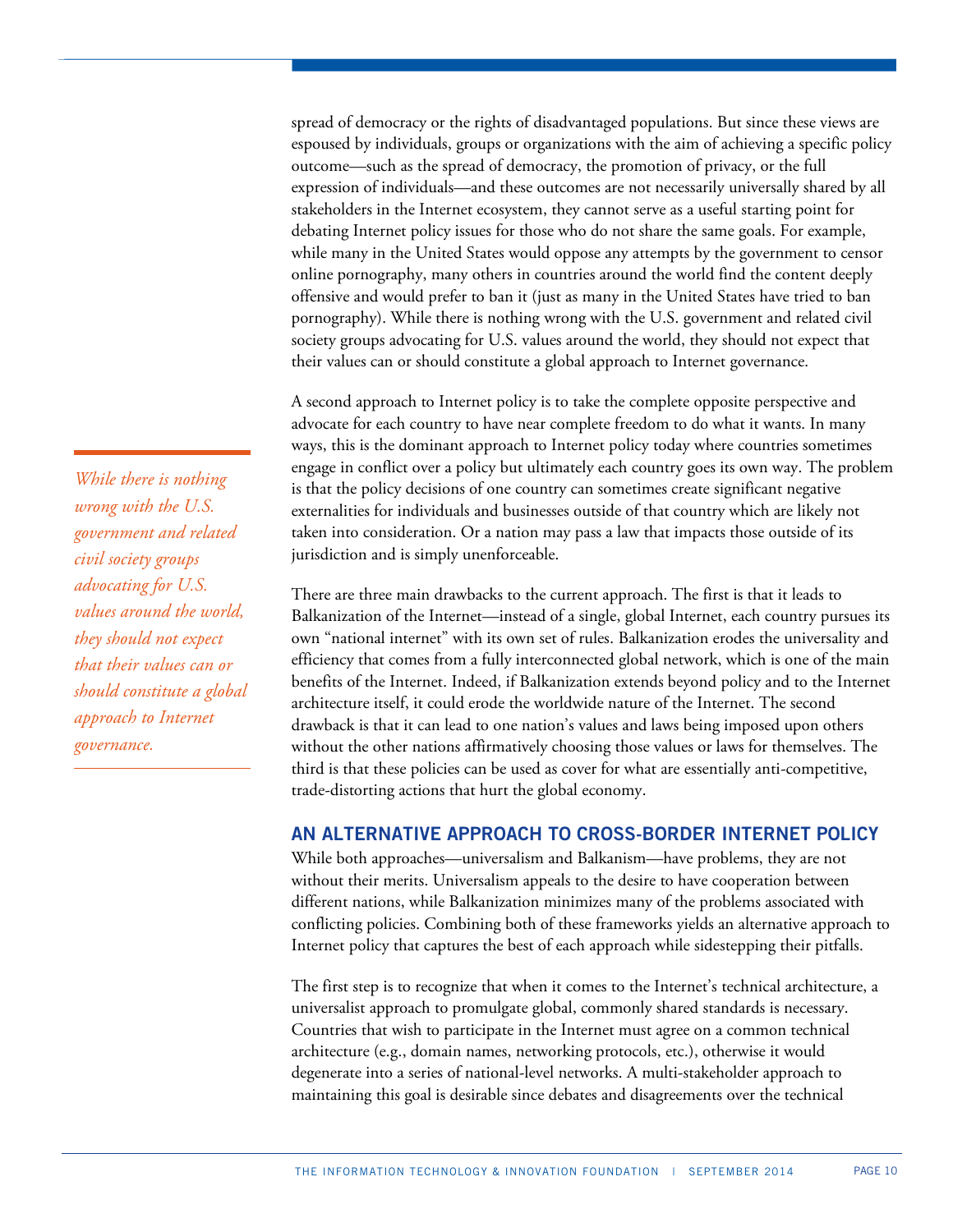architecture of the Internet can only be resolved if stakeholders reach consensus. And the Internet, which is a network of networks, has vastly more stakeholders than previous telecommunications systems, such as the telephone system, where in most nations the state was the owner. Although countries have not signed binding international agreements committing to the multi-stakeholder approach for the continued development of the Internet, doing so would be a useful way to codify this model, particularly in light of the transition away from U.S. oversight of ICANN.<sup>[33](#page-21-21)</sup>

The second step is to recognize that when it comes to policies about the how the Internet is used, as opposed to policies about how the Internet is constructed or how it operates (e.g., Internet architecture), there can be differences between nations. Ideally, international agreements would allow nations to achieve and formalize consensus on various policy goals, particularly those that have an effect on individuals outside the country. These agreements would allow nations to specify goals that are both desirable (universal "goods") and undesirable (universal "bads") from a global perspective. In general, nations should oppose policies that interfere with or limit universal "goods" and support policies that interfere with or limit universal "bads". For example, the existence of the WTO is evidence of broad international consensus on the benefits of free trade (a universal "good"). Thus WTO members should support Internet policies that promote free trade in digital goods and services and actively oppose those that conflict with it. Similarly, as there is broad international agreement on the need to combat child pornography (a universal "bad"), including a UN human rights treaty, signatory nations should support Internet policies designed to reduce this criminal activity.<sup>[34](#page-21-22)</sup>

In the former case, these nations should use related processes to address cross-border Internet policy conflicts that are inherently about trade. To do so, they might turn to the WTO to address Internet policy conflicts principally focused on trade to constrain nations that attempt to limit digital trade (a universal "good"). In contrast, nations that have signed global agreements to limit universal "bads" would be within their rights to require Internet actors in their nation to change their actions according to the rules, even if they affected users outside that nation.

However, where there is no consensus on the broad goal, nations should limit their policymaking activities to proposals that do not impact those outside their borders. For example, if a nation wants to impose a special tax on certain online services (a "local good"), and these taxes are not violating any international agreements, it should be allowed to do so domestically.<sup>[35](#page-21-23)</sup> Or if a nation wants to prevent access to online pornography and this activity is not covered by an existing international treaty (a "local bad"), then it should be allowed to do so as long as its methods do not significantly affect users in other countries. Thus if a country blocks access to certain sites deemed offensive domestically, such that the blocking does not affect users outside of its borders, other nations should not interfere, unless such reasons are in fact a pretense for limiting a universal good (e.g., international trade).

As shown in Figure 1, the left side of the table (i.e., universal goods and universal bads) represents the opportunity for universalism. Nations should work to develop formal

*Although countries have not signed binding international agreements committing to the multistakeholder approach for the continued development of the Internet, doing so would be a useful way to codify this model, particularly in light of the transition away from U.S. oversight of ICANN.*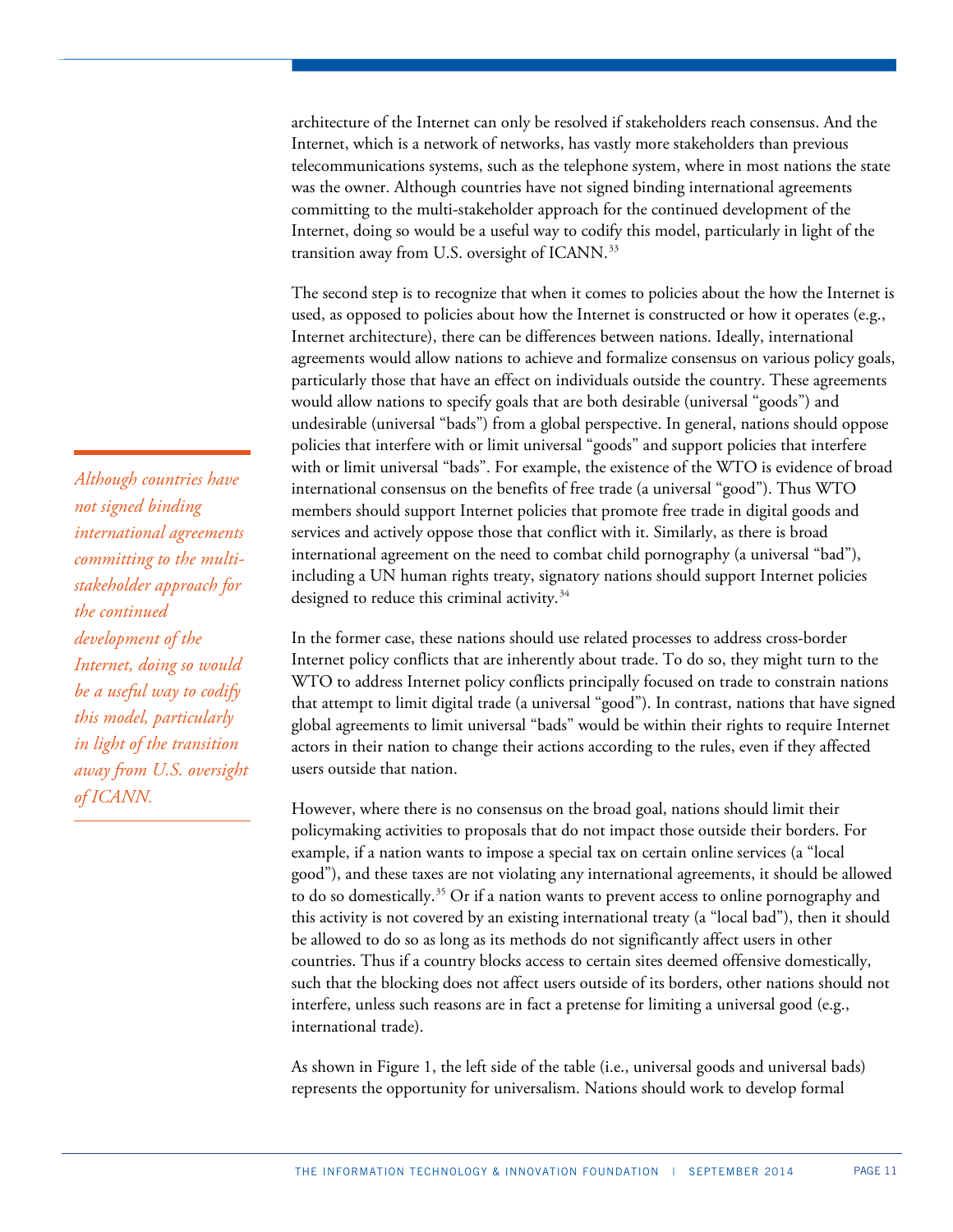international agreements where there is consensus on policy goals but no existing bi-lateral or multi-lateral agreements. For example, since most nations agree on the need to increase the reliability of the network, combat spam, and deter cybercrime, these are areas of ripe opportunity to develop international agreements.



#### **Figure 1: Typology of Internet policy goals affecting individuals outside the country**

Where they do not have consensus (i.e., local goods and local bads), nations should be allowed to go their own way, so long as the impact of their policies has a limited external impact.

#### **HOW POLICYMAKERS CAN OPERATIONALIZE THIS FRAMEWORK**

Policymakers around the world can use this framework to decide how to respond to Internet policy conflicts. The framework is indifferent to the particular policy issue, and instead is based on whether the issue affects the core Internet architecture or the use of the Internet, and whether there is international consensus on policy objectives and the degree to which domestic policies affect those outside a nation's borders.

As Figure 2 illustrates, policymakers must consider both the ends and means of a particular policy. The first question is whether the policy will affect Internet architecture. If it does, countries should not act unilaterally and instead should work to resolve the issue, ideally in a multi-stakeholder forum.

If it is not about Internet architecture (which, as we discussed above, should be inviolate and international in its nature), but is instead about the use of the Internet, then the next consideration is whether the method by which the policy will be implemented will directly affect those outside the country. If there is no direct impact on individuals or businesses in other countries, then a country should be free to pursue these policies (i.e., there is little or no cross-border policy conflict). This is not to say that certain countries need to endorse the policies of other countries, or even that they cannot try to dissuade them from pursuing a course they disagree with. Rather it is to say that ultimately these are issues where different countries should be allowed to "agree to disagree." For example, Western democratic nations may not like the fact that the Chinese government blocks access to online political content it deems threatening, but fundamentally that is its right as a sovereign government. In contrast, as a signatory of the WTO, China likely does not have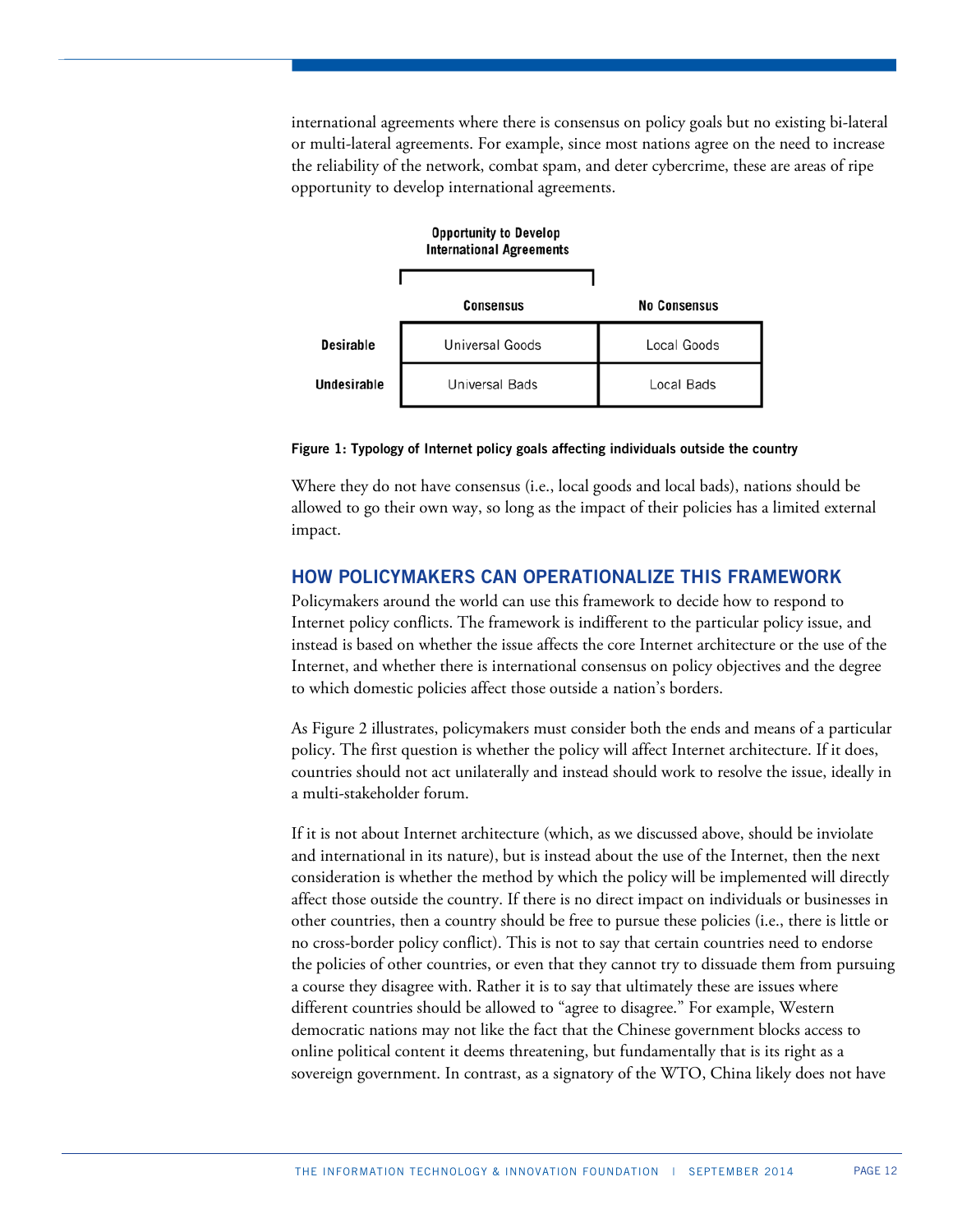the right to keep foreign competitors from selling products and services online to its residents.

On the other hand, if the policy means will have an impact on individuals outside of a country's borders, then additional questions need to be considered. The next question is: do the policy goals conflict with a nation's existing international agreements, such as free trade agreements or other international treaties? If there is a conflict, then the policy should not be pursued. Countries should be held to their commitments, and therefore should not enact policies that conflict with formal international agreements. Naturally, countries may disagree about whether a proposed policy presents a conflict with an international agreement. For example, one country might argue that a policy is a trade agreement violation whereas another might argue it isn't. These disputes must be resolved in an appropriate forum, such as the WTO for digital trade disputes. If such a forum does not exist for a particular issue, then countries should work to develop an appropriate forum for adjudicating whether a policy is in conflict with an international agreement.



\*\* Policy makers should focus on developing international agreements to solutions for these problems. **Figure 2: How to Evaluate Internet Policies**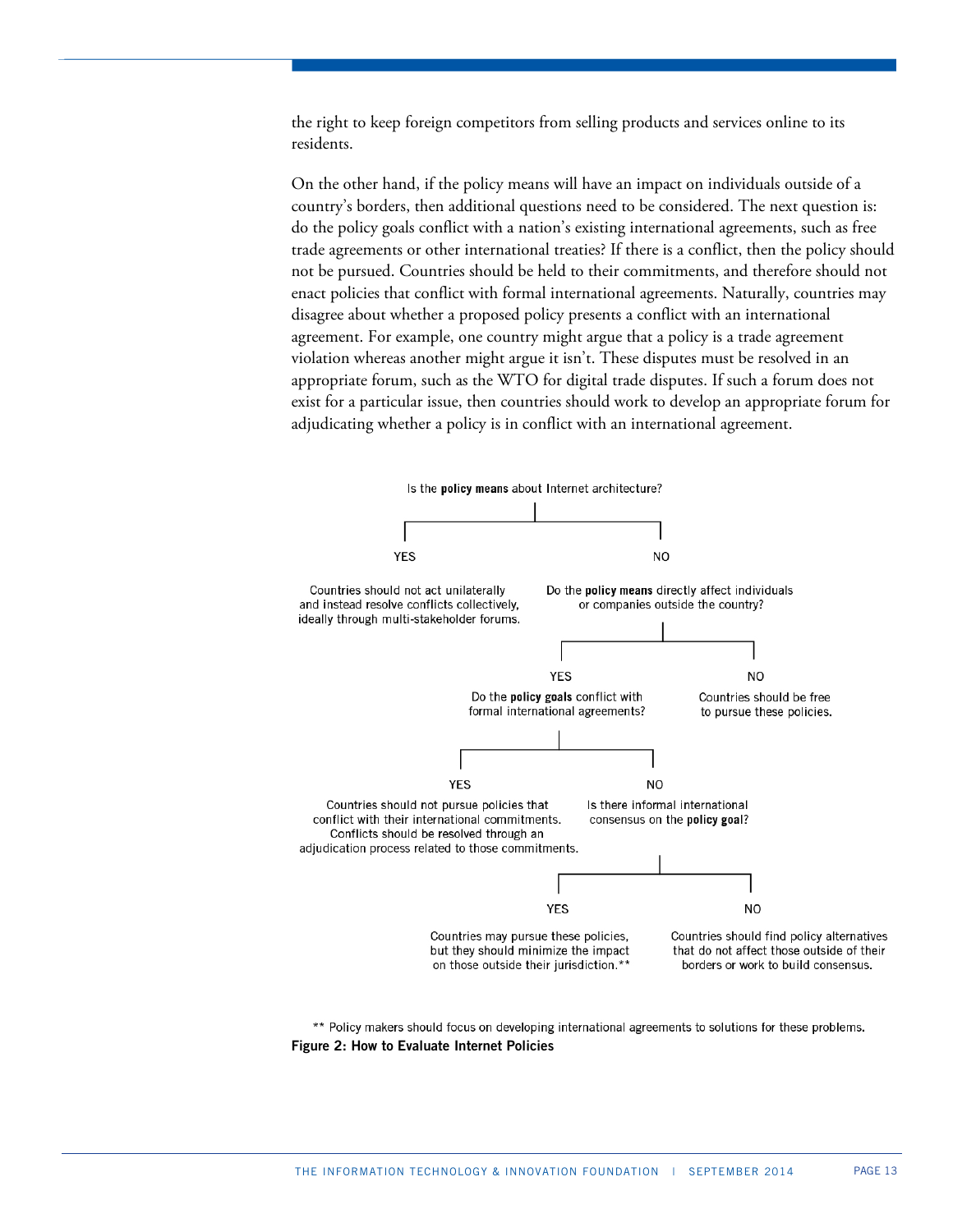If the policy goal does not conflict with international agreements, then the final question to ask is whether an informal consensus exists among countries that a certain policy objective is desirable. Informal consensus may be reflected in non-binding international charters, or in cases where many countries have similar domestic laws. If there is informal consensus on the policy goal, then countries may pursue the policy, but they should do so cautiously and seek to minimize the impact on those outside of their jurisdiction. These areas of informal consensus are ripe opportunities for policymakers to focus on developing binding international agreements since many countries are already in agreement on broad principles and others may be interested in committing to solutions that do not negatively impact their peers. For example, since most countries have laws designed to combat cyber-attacks, there are likely areas where countries may be able to work closer together, such as to standardize how law enforcement officials request and gain access to digital records as part of a criminal investigation.

If there is no informal consensus on the policy goal (e.g., protecting hate speech), then countries should find policy alternatives that do not affect those outside of their borders or work to build consensus on the particular policy objective. A country that pursues policies affecting those outside its borders where there is no international consensus on the goal should work to find an alternative that minimizes the impact outside of its borders. Absent that, the country should face global pressure to rescind its actions.

## **THIS INTERNATIONAL INTERNET POLICY FRAMEWORK IN ACTION**

Various examples illustrate how this framework can be used. The following examples consider each of the four potential outcomes from the framework.

## **Case #1: Thailand Passes Internet Censorship Legislation**

In 2007, Thailand passed the Computer Crime Act, which, among other things, allowed the government to obtain court orders to block content on the Internet. Between 2007 and 2011, the government blocked over 80,000 URLs, the majority (75 percent) for content considered insulting or defamatory to the Thai monarchy and almost all of the rest (24 percent) for pornographic content.[36](#page-21-7) Websites hosted within the country were expected to remove the content, but websites outside of the country were not. Instead, Internet service providers (ISPs) blocked these foreign websites.

In this case, the policy goal was to limit access to offensive content. Thailand used two policy means to pursue this goal. First, domestic websites were asked to remove the offending content. Since this content can be reposted on foreign websites, this policy has a negligible effect on those outside the country. While some countries may question the policy's efficacy and its alignment with Western ideals of democratic freedom, this policy falls into the category of policies where countries should acknowledge their different values and move on.

The second policy means was to have domestic ISPs block users from accessing offensive foreign websites. This policy does have an effect on individuals and companies outside the country since they cannot communicate with or sell their services to domestic users. In addition, because of network effects—where the value of a good or service increases with

*A country that pursues policies affecting those outside its borders where there is no international consensus on the goal should work to find an alternative that minimizes the impact outside of its borders.*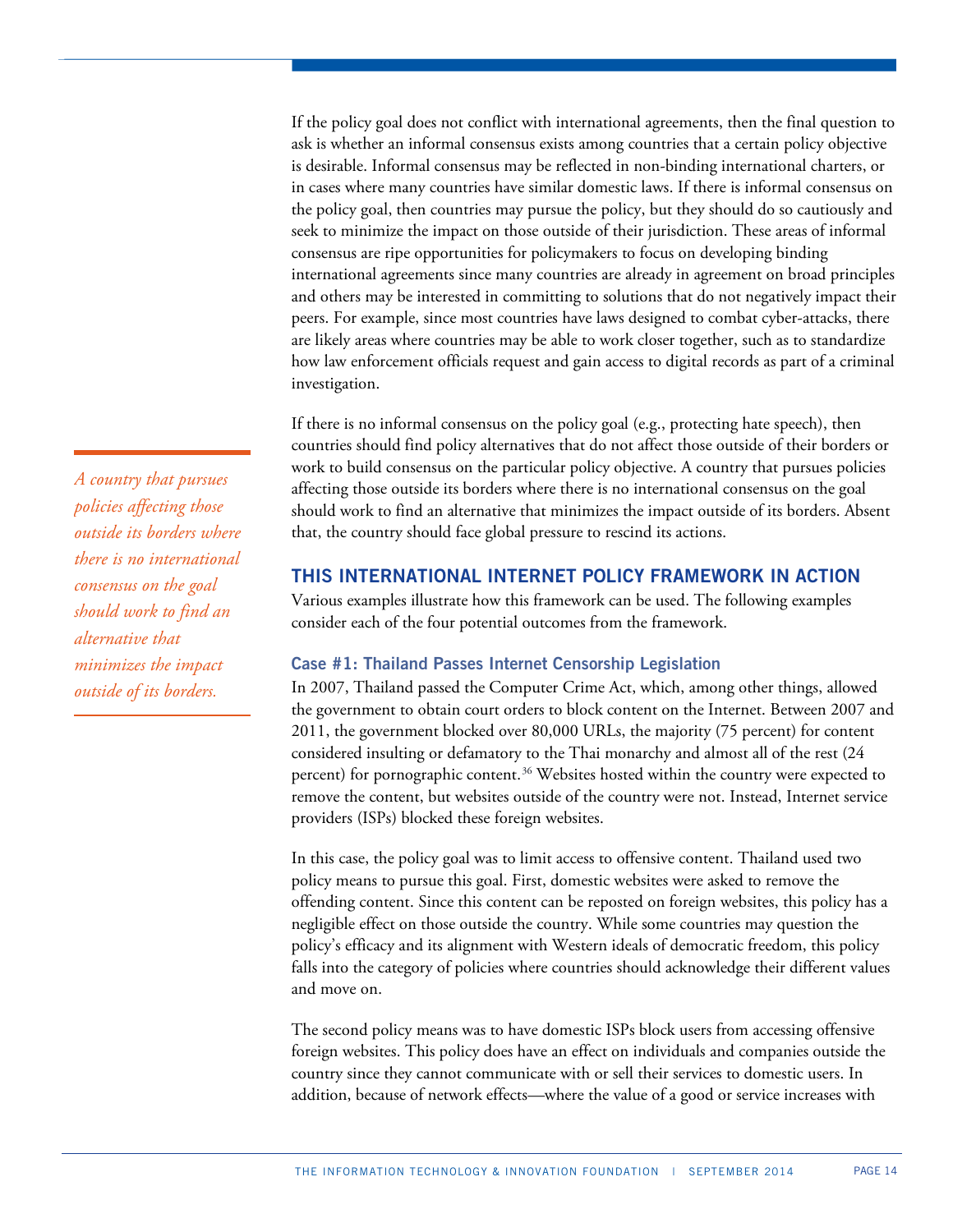the number of users—blocking access to such sites may also have an incremental effect on the value of some online services for users outside the country. Using the framework, we should next consider whether the policy goal conflicts with international agreements. It does not appear that a broad coalition of countries have signed binding international agreements either banning (or permitting) this type of content. Since the policy goal does not conflict with international agreements (i.e., it does not appear to be backdoor method to trade protection), we should then consider whether there is informal international consensus on the policy goal. In fact, most countries do have some laws outlawing certain types of content deemed to be offensive. So using the framework, Thailand should be free to pursue policies along these lines since they made an effort to minimize the impact on those outside their jurisdiction (i.e., foreign users can still access the restricted content). In this case, the motivation for the policy appears clearly related to social and cultural issues, rather than protectionist measures to defend Thai content creators.

#### **Case #2: France Proposes Law Limiting Discounts for Online Book Sales**

In 2013, French lawmakers proposed a bill that would prevent online retailers from offering free shipping on discounted books.<sup>[37](#page-21-24)</sup> France already regulates the prices of books sold in brick-and-mortar stores, and this law is intended to modernize this regulation for ecommerce. Since 1981, French law prohibits bookstores from selling books for less than 5 percent below the cover price. The intent of this law is to protect small, independent book sellers from large retail chains that have economies of scale that let them provide discounts to French consumers. French policymakers see preserving independent bookstores as an important part of France's cultural identity, even if French consumers pay a price in the form of higher book prices. In contrast, the norm in countries like the United States is to maximize consumer welfare (e.g., lower prices for consumers), not producer welfare (e.g., higher profits for small bookstores). As it is written, the law applies to all online retailers, although Amazon, a U.S.-based Internet company, would be significantly impacted by the law.

In this case, the proposed law would directly affect both domestic and foreign companies (although only foreign companies doing business in France). The next question to ask is whether the policy goal conflicts with international agreements. Here there might be some dispute. On the one hand, some might argue that this law is anti-competitive and violates free trade agreements to which France is a signatory. Indeed, French lawmakers acknowledge the law was intended to target online retailers such as Amazon that were undercutting the price of French booksellers. If that is the case, then France may be in violation of trade agreements and the United States may consider filing a complaint with the WTO.

On the other hand, this law would apply equally to both foreign and domestic companies who do business in the country, and so the fact that Amazon might be disproportionately affected may only be incidental. Arguably the French government is consistent in trying to protect independent book sellers from both online and offline competition. The policy goal in this case is preserving culture, a policy goal that is not in conflict with international agreements and has broad international support. Thus if the WTO were to rule that France is within its rights here, other countries should accept that France has authority to pursue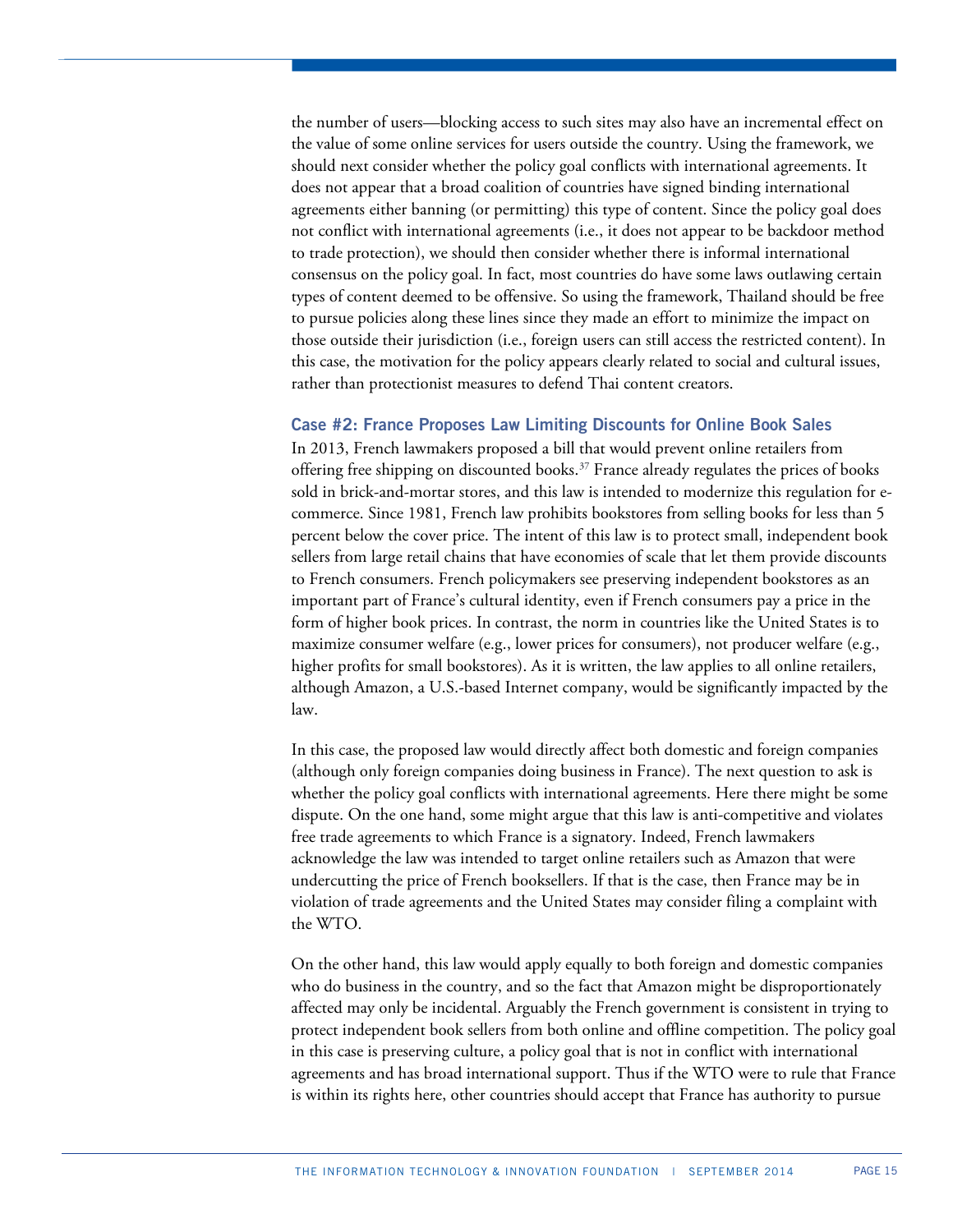this policy, in part because it would not affect foreign companies outside of the jurisdiction of French law (i.e., it only affects companies directly selling to French citizens). Again, other countries might very well point out that this is a bad law that will result is higher prices for consumers and less convenience for French consumers, but ultimately concede that France should be allowed to do as it pleases in this regard. Alternatively, if a country believed the policy goal was not preserving culture, but rather preventing legitimate foreign trade, it should bring a trade dispute to the WTO and resolve the issue in that forum.

#### **Case #3: United States Blocks Foreign Internet Gambling Websites**

In 2006, the United States enacted the "Unlawful Internet Gambling Enforcement Act," which restricted banks and credit card companies from sending funds to off-shore Internet gambling websites. Although the United States has outlawed much of Internet gambling domestically, it has provided some exceptions for domestic online betting on horse races.<sup>[38](#page-21-25)</sup> Countries that are home to major online casinos, such as Antigua and Barbuda, have seen a major loss of revenue as U.S. consumers could not complete transactions with their websites.

In this case, foreign businesses were directly affected by the U.S. policy. If the policy goal was only to regulate online gambling, and there were not any binding international agreements relating to online gambling, then the United States would not be in violation of its commitments and should be free to pursue this policy as long as it minimized the impact on those outside of its jurisdiction (i.e., as long as its policy did not limit the operation's foreign online gambling).[39](#page-21-26) However, if one of the goals of the law is to impose trade restrictions on other nations in violation of its trade agreements, then the United States should modify its policy. In this case, Antigua and Barbuda raised objections to the World Trade Organization, and the WTO ruled against the United States. The WTO found that the United States failed to fulfill its commitment to grant others "full market access in gambling and betting services."<sup>[40](#page-21-27)</sup> Whether or not the United States agrees with the WTO ruling, given that it is a signatory to the WTO agreement, the United States should modify its laws to come into compliance.

## **Case #4: China Prohibits Anonymous Internet Access**

In 2012, China passed a law prohibiting Chinese residents from purchasing Internet access anonymously.[41](#page-21-28) Although the Chinese government already closely monitors Internet activity, the new law would require Internet users in China to register with their real names when signing up for service.<sup>42</sup> In this case, the policy means has little to no effect on individuals and businesses outside of China, so countries should recognize the Chinese government's authority to impose these rules. Again, this is not to say that other countries could not continue to lobby foreign governments to create policies in line with their own values or promote the potential benefits to political speech of anonymity on the Internet, but only that a policy like this need not be part of cross-border Internet policy conflicts. In contrast, China's continued policy of not restricting online copyright infringement has a clear effect beyond its borders on the welfare of rights holders and represents a legitimate cross-border Internet policy conflict.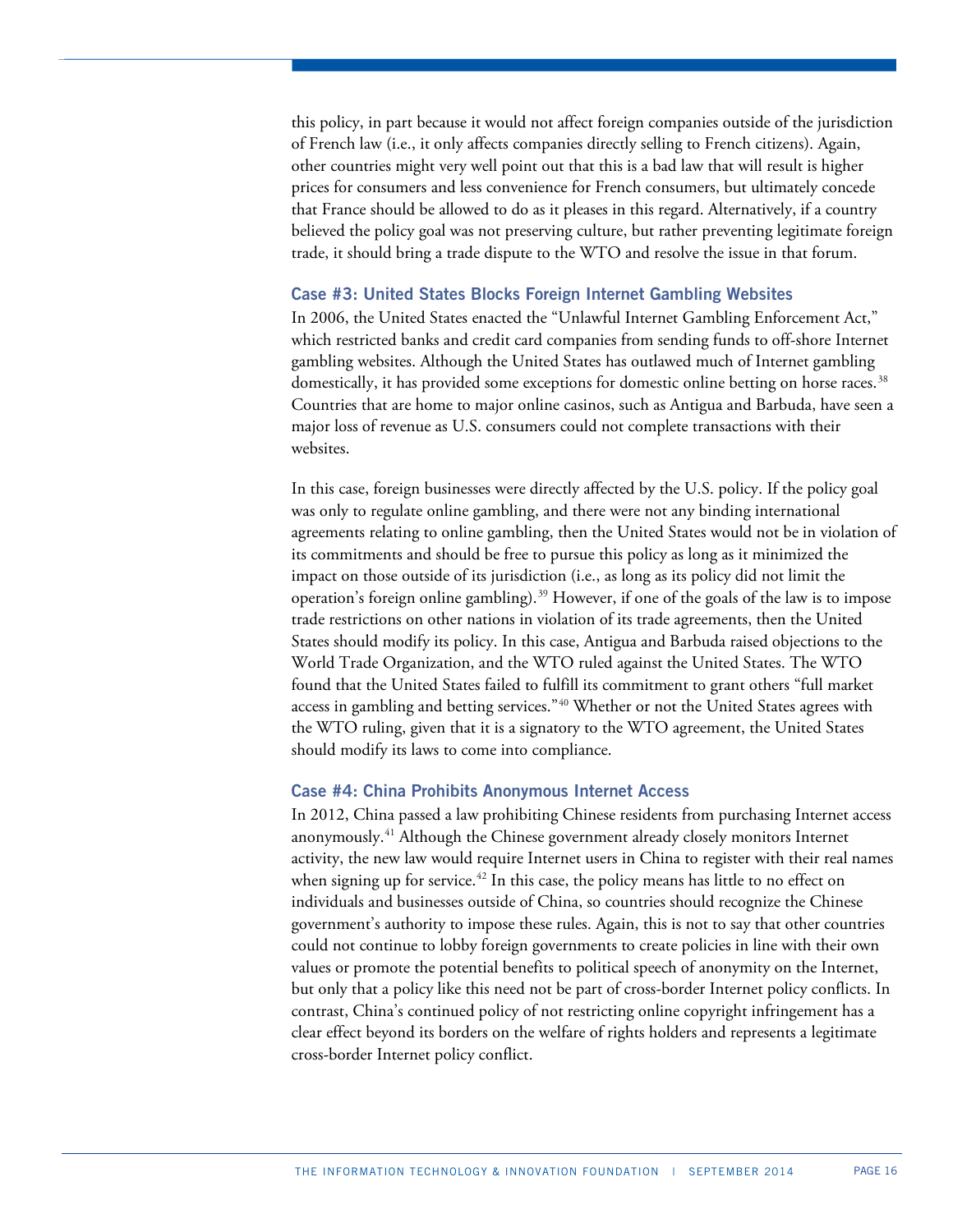## **Case #5: Singapore Law Gives Copyright Owners Ability to Request ISPs Block Access to Infringing Content**

In 2014, Singapore passed an amendment to its Copyright Act which would allow rights holders to go to court and obtain an injunction to have ISPs block access to websites containing flagrantly infringing content, even those hosted outside of Singapore.<sup>[43](#page-21-30)</sup> Website owners can apply to have the block revoked if they remove the infringing content. Since foreign users would still be able to access the blocked website, this would have a minimal effect on those outside the country. Therefore, since the direct impact is limited to domestic users, Singapore should be free to pursue this policy. This type of blocking would also not be a violation of free trade, as the Trade-Related Aspects of Intellectual Property Rights (TRIPS) agreement generally allows countries to offer copyright protections.<sup>[44](#page-21-16)</sup>

#### **Case #6: Italy Privacy Law Holds Executives Responsible for Third-Party Content**

In 2010, a court in Milan found three Google executives guilty of Italian privacy laws for allowing a video to be posted online to Google Video—a predecessor to YouTube that allows users to share videos online—showing a disabled student being bullied. Each executive was sentenced to six months of jail after the prosecutor convinced the court that websites are responsible under Italian law for prescreening content before it is posted and obtaining consent of those depicted, even though prescreening every user-submitted video would significantly raise the cost of providing this free service.<sup>[45](#page-21-31)</sup> None of these Google executives were in Italy for the prosecution of this case.

In this case, the policy means is a criminal statute applied to both individuals within the country and those outside of it, so clearly the policy affects those outside the country's borders. The next question is whether the policy goals align with international agreements. There are no binding international agreements relating to online privacy, obtaining consent for content posted online, or liability for online intermediaries. Neither is there informal consensus for these policy goals as various countries have widely different laws in this regard. As such, the framework notes that Italy should find a policy alternative that does not affect those outside its borders, or else build consensus internationally for its policy goal. For example, it could pass a domestic law making it illegal for its own citizens and residents to upload content depicting children being bullied.

## **Case #7: China Proposes Technical Standard to Partition Internet**

In 2012, a group of three Chinese engineers, including one from China Telecom and one from China Mobile, the largest fixed-line and mobile state-owned telecommunications companies in China, respectively, proposed a new standard that would realign the domain name system (DNS) along national boundaries.<sup>[46](#page-21-32)</sup> Rather than having a universal name space based on a single root, users would signal if they were trying to reach a domain on an alternative root. Countries would establish a peering system so that addresses could be translated between different systems.<sup>[47](#page-21-33)</sup>

Using the framework, the first question to ask is whether the proposed policy is about Internet architecture, and in this case, it clearly is. Since this proposal is being made in the IETF, a multi-stakeholder forum, China is operating appropriately. Within this forum, other stakeholders can discuss the pros and cons of such a proposal, refine it if necessary,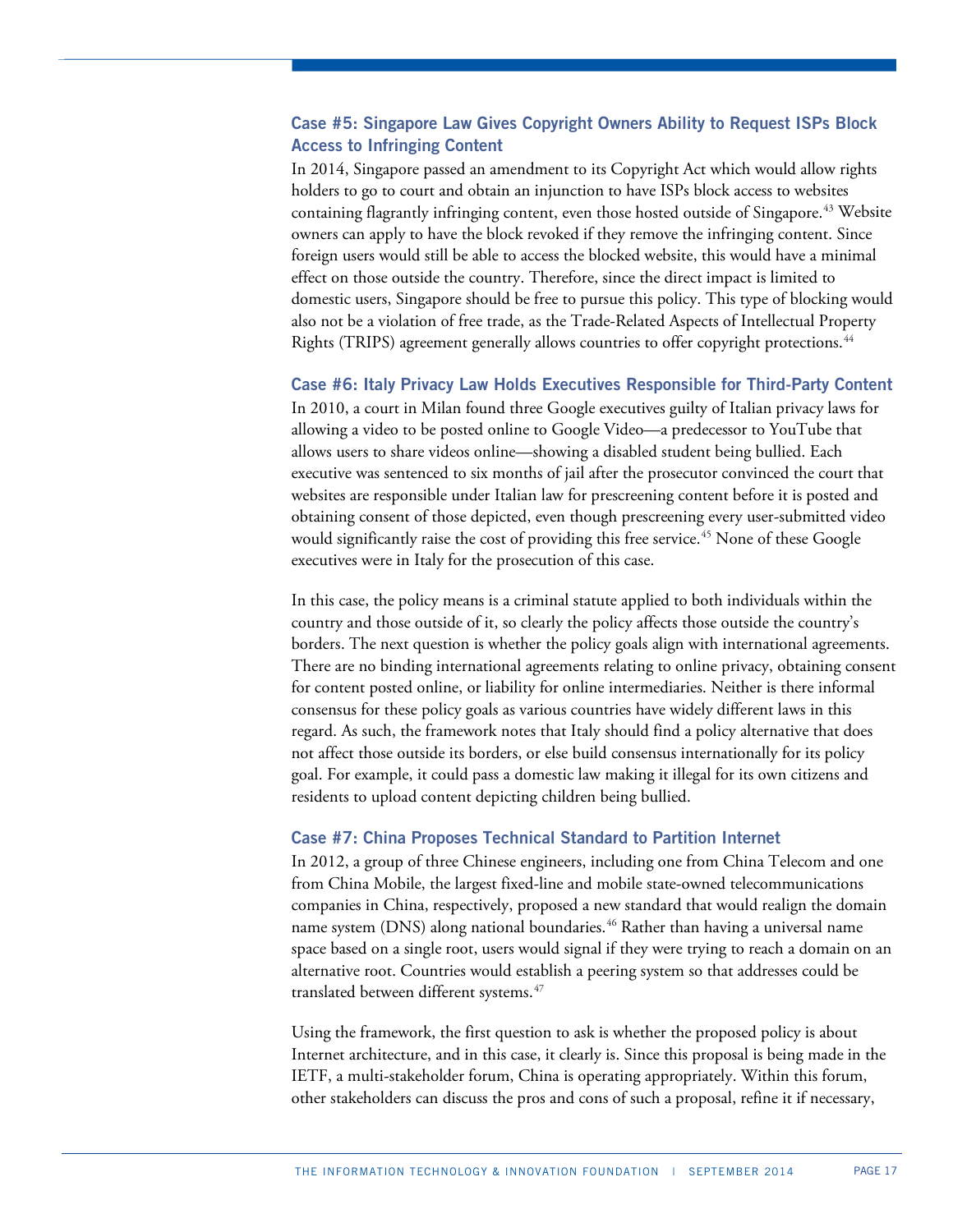and then choose whether it merits adoption.<sup>[48](#page-21-34)</sup> Their choice should dictate the resulting policy.

## **CONCLUSION**

To date, global Internet policy has vacillated between the poles of universalism and Balkanism. Universalists—whether advancing an open or closed vision of the Internet—see any efforts that accept anything less than universal rules as abandoning the struggle for the "right" approach. But the United States should take a page out of Cold War history, and in particular George Kennan's strategy of containment of the communist threat. Kennan was not accepting communism when he advocated to U.S. leaders that they try to contain the spread of communism until it died its own natural death, rather than pursue the risky strategy of trying to roll it back. Rather he was being a realist. Likewise, while the U.S. government should advocate for global values such as human rights and free speech both online or offline, the government should recognize that this cannot be the basis of our actual negotiations when it enters into forums like the ITU or ICANN. There, pragmatism and attempting to implement the framework laid out here should be the goal.

Indeed, the framework proposed here is conceptually simple. Many of the conflicts between nations in Internet policy come about because of different goals or values. For example, some countries may be concerned with eliminating the spread of hate speech, while others are more interested in protecting free speech. Or some countries may consider that access to information trumps privacy, while others prefer the reverse.<sup>[49](#page-21-35)</sup> Yet even though all nations may not agree on the same goals or values, that does not mean they cannot work together to build a global Internet system that works well. Indeed, collaboration is necessary to address many challenges on the Internet, from setting standards to preventing digital crime, and cooperation and coordination is required for countries to share in the benefits of the global network economy. By using a common framework for analyzing cross-border Internet policy issues, and understanding which issues should be contested and which should not, policymakers can avoid unnecessary conflicts and better identify the validity of criticism of different Internet policy proposals.

*Collaboration is necessary to address many challenges on the Internet, from settings standards to preventing digital crime, and cooperation and coordination is required for countries to share in the benefits of the global network economy.*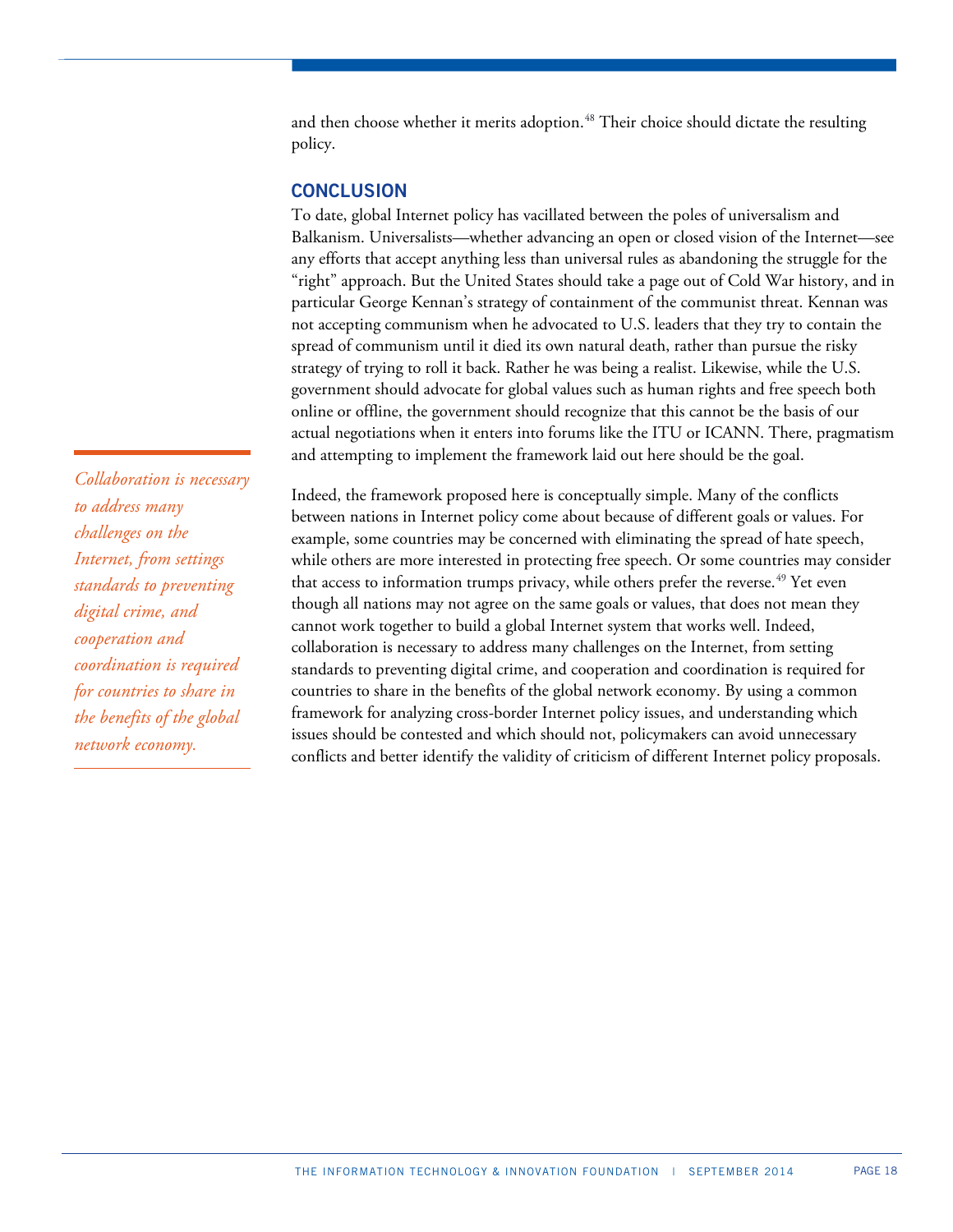## **ENDNOTES**

 $\overline{a}$ 

- <span id="page-18-0"></span>1 "CompuServe Charged Under Anti-Porn Law," *Los Angeles Times*, April 17, 1997, [http://articles.latimes.com/1997-04-17/business/fi-49523\\_1\\_compuserve-charged-german.](http://articles.latimes.com/1997-04-17/business/fi-49523_1_compuserve-charged-german)
- <span id="page-18-1"></span>2 "Europe Ex-CompuServe boss acquitted," *BBC News*, November 17, 1999, [http://news.bbc.co.uk/2/hi/europe/524951.stm.](http://news.bbc.co.uk/2/hi/europe/524951.stm)
- 3 Robert D. Atkinson et al., "The Internet Economy 25 Years After .com" (ITIF, March 15, 2010), [http://www.itif.org/files/2010-25-years.pdf;](http://www.itif.org/files/2010-25-years.pdf) James Manyika and Charles Roxburgh, "The great transformer: The impact of the Internet on economic growth and prosperity" (McKinsey Global Institute, October 2011),

http://www.mckinsey.com/insights/high\_tech\_telecoms\_internet/the\_great\_transformer.

4 Daniel Castro, "A Declaration of the Interdependence of Cyberspace," *ComputerWorld*, February 8, 2013,

[http://www.computerworld.com/s/article/9236603/A\\_Declaration\\_of\\_the\\_Interdependence\\_of\\_Cybersp](http://www.computerworld.com/s/article/9236603/A_Declaration_of_the_Interdependence_of_Cyberspace?pageNumber=1) [ace?pageNumber=1.](http://www.computerworld.com/s/article/9236603/A_Declaration_of_the_Interdependence_of_Cyberspace?pageNumber=1)

- 5 Federal Trade Commission, "FTC Sends Educational Letters to Businesses to Help Them Prepare for COPPA Update," news release*,* May 15, 2013, http://www.ftc.gov/news-events/pressreleases/2013/05/ftc-sends-educational-letters-businesses-help-them-prepare-coppa; Federal Trade Commission, "Complying with COPPA: Frequently Asked Questions," accessed April 2014, http://www.business.ftc.gov/documents/0493-Complying-with-COPPA-Frequently-Asked-Questions.
- 6 The Federal Communications Commission website, accessed July 8, 2014, http://www.fcc.gov. See also: the Information Commissioner's Office website, accessed July 8, 2014[, http://www.ico.org.uk/.](http://www.ico.org.uk/)
- 7 George Chen, "China to lift ban on Facebook but only within Shanghai free-trade zone," *South China Morning Post*, September 24, 2013, http://www.scmp.com/news/china/article/1316598/exclusive-chinalift-ban-facebook-only-within-shanghai-free-trade-zone.
- 8 Gerry Mullany, "U.S. Denounces Vietnam's New Limits on Dissent on Internet," *New York Times*, August 6, 2013, http://www.nytimes.com/2013/08/07/world/asia/us-assails-new-limits-on-internet-invietnam.html?ref=technology.
- 9 Kadhim Shubber, "ISPs to include porn filters as standard in UK by 2014," *Wired UK*, June 14, 2013, http://www.wired.co.uk/news/archive/2013-06/14/parental-filtering-industry-standard.
- 10 "Swiss Govt: Downloading Movies and Music Will Stay Legal," *TorrentFreak*, December 2, 2011, [http://torrentfreak.com/swiss-govt-downloading-movies-and-music-will-stay-legal-111202/.](http://torrentfreak.com/swiss-govt-downloading-movies-and-music-will-stay-legal-111202/)
- 11 "France ends three-strikes internet piracy ban policy," *BBC News*, July 10, 2013, [http://www.bbc.co.uk/news/technology-23252515.](http://www.bbc.co.uk/news/technology-23252515)
- 12 Brian Winter, "Brazil's Rousseff targets internet companies after NSA spying," *Reuters*, September 12, 2013, http://www.reuters.com/article/2013/09/12/net-us-usa-security-snowden-brazilidUSBRE98B14R20130912.
- 13 "Is Data Protection Agency Going To Censor The Internet?" *Reporters Without Borders*, February 26, 2013, http://en.rsf.org/spain-is-data-protection-agency-going-to-26-02-2013,44129.html.
- 14 Frances Robinson and Sam Schechner, "France Pushes EU to Regulate U.S. Internet Companies," *Wall Street Journal*, September 19, 2013,

[http://online.wsj.com/article/SB10001424127887324492604579085222987377040.html.](http://online.wsj.com/article/SB10001424127887324492604579085222987377040.html)

- 15 "Tobacco advertising," on the Australian Government Department of Health website, last modified June 19, 2013, [http://www.health.gov.au/internet/main/publishing.nsf/Content/tobacco-advert.](http://www.health.gov.au/internet/main/publishing.nsf/Content/tobacco-advert)
- 16 Kevin Poulsen, "FBI Admits It Controlled Tor Servers Behind Mass Malware Attack," *Wired*, September 13, 2013, http://www.wired.com/threatlevel/2013/09/freedom-hosting-fbi/.
- 17 European Parliament, "Act together to counter cyber attacks, urges Civil Liberties Committee," news release, June 6, 2013, http://www.europarl.europa.eu/sides/getDoc.do?pubRef=- %2f%2fEP%2f%2fTEXT%2bIM-PRESS%2b20130603IPR11005%2b0%2bDOC%2bXML%2bV0%2f%2fEN&language=EN.
- 18 Russian Federation, "Proposals for the Work of the Conference: Revision 1 to Document 27-E" (International Telecommunication Union, November 17, 2012), http://www.soumu.go.jp/main\_content/000188224.pdf.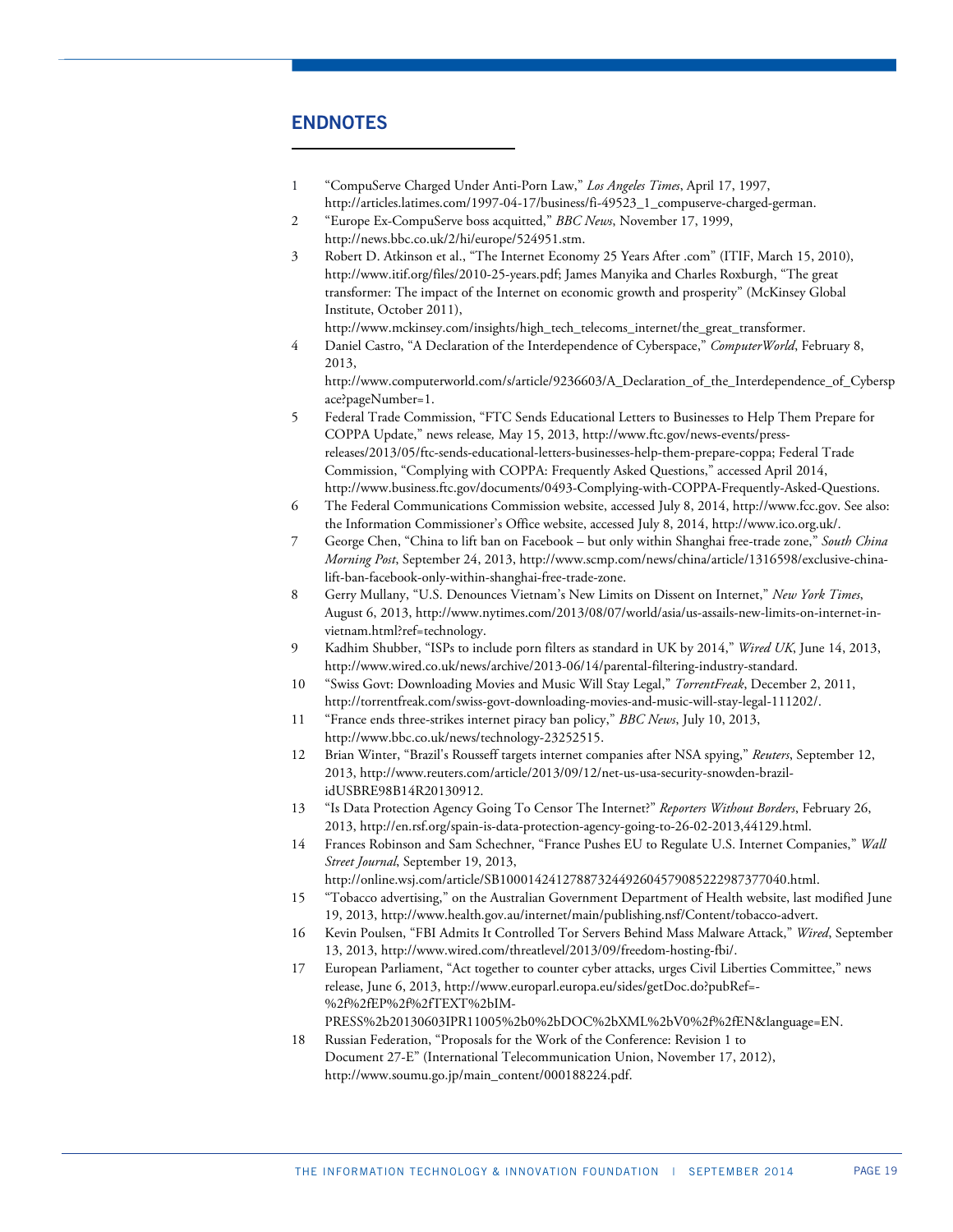19 Declan McCullagh, "U.S. Seeks Veto Powers Over New Domain Names," *CBS News*, February 7, 2011, [http://www.cbsnews.com/news/us-seeks-veto-powers-over-new-domain-names/.](http://www.cbsnews.com/news/us-seeks-veto-powers-over-new-domain-names/)

1

- 20 Joshua Rosenberg, "India's Proposed 'Registration' Plan Is a Market Access Barrier," *ITI Policy Blog*, September 24, 2013, http://blog.itic.org/blog/indias-proposed-registration-plan-is-a-market-accessbarrier. See also: Office of the U.S. Trade Representative, "2013 Section 1377 Review on Compliance with Telecommunications Trade Agreements" (USTR, April 2013), [http://www.ustr.gov/sites/default/files/04032013%202013%20SECTION%201377%20Review.pdf.](http://www.ustr.gov/sites/default/files/04032013%202013%20SECTION%201377%20Review.pdf)
- <span id="page-19-0"></span>21 Matthew Broersma, "IETF Slams ITU Standards Vote," *TechWeek Europe*, March 1, 2011,
- [http://www.techweekeurope.co.uk/news/ietf-slams-itu-standards-vote-22392;](http://www.techweekeurope.co.uk/news/ietf-slams-itu-standards-vote-22392) Iljitsch van Beijnum,"ITU bellheads and IETF netheads clash over transport networks," *ArsTechnica*, March 3, 2011, [http://arstechnica.com/tech-policy/2011/03/itu-bellheads-and-ietf-netheads-clash-over-mpls-tp/.](http://arstechnica.com/tech-policy/2011/03/itu-bellheads-and-ietf-netheads-clash-over-mpls-tp/)
- <span id="page-19-1"></span>22 Christopher Painter, Daniel Sepulveda, and Uzra Zeya, "Internet Freedom for All," *DipNote* (blog)*,* U.S. Department of State, August 13, 2013[, http://blogs.state.gov/stories/2013/08/13/internet-freedom-all;](http://blogs.state.gov/stories/2013/08/13/internet-freedom-all) "Say No To Online Censorship," on the Electronic Frontier Foundation website*,* accessed July 8, 2014, [https://www.eff.org/pages/say-no-to-online-censorship.](https://www.eff.org/pages/say-no-to-online-censorship)
- <span id="page-19-2"></span>23 John Perry Barlow, "A Declaration of the Independence of Cyberspace," *Electronic Frontier Foundation*, February 8, 1996[, https://projects.eff.org/~barlow/Declaration-Final.html;](https://projects.eff.org/~barlow/Declaration-Final.html) Daniel Castro, "A Declaration of the Interdependence of Cyberspace," *ComputerWorld*, February 8, 2013, [http://www.computerworld.com/s/article/9236603/A\\_Declaration\\_of\\_the\\_Interdependence\\_of\\_Cybersp](http://www.computerworld.com/s/article/9236603/A_Declaration_of_the_Interdependence_of_Cyberspace?pageNumber=1) [ace?pageNumber=1.](http://www.computerworld.com/s/article/9236603/A_Declaration_of_the_Interdependence_of_Cyberspace?pageNumber=1)
- 24 "Internet Freedom," *Foreign Policy*, January 21, 2010, http://www.foreignpolicy.com/articles/2010/01/21/internet\_freedom.
- 25 Kemina Kiss, "An online Magna Carta: Berners-Lee calls for bill of rights for web," *Guardian*, March 11, 2014, [http://www.theguardian.com/technology/2014/mar/12/online-magna-carta-berners-lee-web.](http://www.theguardian.com/technology/2014/mar/12/online-magna-carta-berners-lee-web)
- 26 "WikiLeaks: About," *WikiLeaks*, accessed July 8, 2014, http://wikileaks.org/wiki/WikiLeaks:About.
- 27 "Communiqué on Principles for Internet Policy-making" (OECD High Level Meeting: The Internet Economy: Generating Innovation and Growth, Paris, June 28-29, 2011), [http://www.oecd.org/dataoecd/40/21/48289796.pdf.](http://www.oecd.org/dataoecd/40/21/48289796.pdf)
- 28 "IDEA," on The Aspen Institute website, accessed July 8, 2014, [http://www.aspeninstitute.org/policy](http://www.aspeninstitute.org/policy-work/communications-society/programs-topic/global-projects/idea)[work/communications-society/programs-topic/global-projects/idea.](http://www.aspeninstitute.org/policy-work/communications-society/programs-topic/global-projects/idea)
- 29 Global Agenda Council on Informed Societies, "Informed Societies: Towards a Code of Conduct for Government Leaders" (World Economic Forum, 2012), http://www3.weforum.org/docs/WEF\_GAC\_InformedSocieties\_CodeConductGovernmentLeaders\_Su mmary\_2012.pdf.
- 30 "Frequently Asked Questions," on the Global Network Initiative website, accessed July 8, 2014, https://globalnetworkinitiative.org/faq/index.php.
- 31 Office of the U.S. Trade Representative, "European Union-United States Trade Principles for Information and Communication Technology Services" (USTR, April 4, 2011), [http://www.ustr.gov/webfm\\_send/2780.](http://www.ustr.gov/webfm_send/2780)
- 32 European Commission, "Commission proposes a comprehensive reform of the data protection rules" (European Commission, December 1, 2012), [http://ec.europa.eu/justice/newsroom/data](http://ec.europa.eu/justice/newsroom/data-protection/news/120125_en.htm)[protection/news/120125\\_en.htm.](http://ec.europa.eu/justice/newsroom/data-protection/news/120125_en.htm)
- 33 National Telecommunications and Information Administration, "NTIA Announces Intent to Transition Key Internet Domain Name Functions," news release, March 14, 2014, http://www.ntia.doc.gov/pressrelease/2014/ntia-announces-intent-transition-key-internet-domain-name-functions.
- 34 See: "Optional Protocol to the Convention on the Rights of the Child on the sale of children, child prostitution and child pornography" (United Nations, May 25, 2000), http://www.ohchr.org/EN/ProfessionalInterest/Pages/OPSCCRC.aspx.
- 35 In contrast, within the United States, individual states should not impose their own e-commerce taxes because this imposes externalities on other states, and the Commerce Clause in the U.S. Constitution restrains states from placing burdens on interstate commerce. For more, see: Scott Andes and Rob Atkinson, "A Policymaker's Guide to Internet Tax" (ITIF, March 2013), http://www2.itif.org/2013 policymakers-guide-internet-tax.pdf.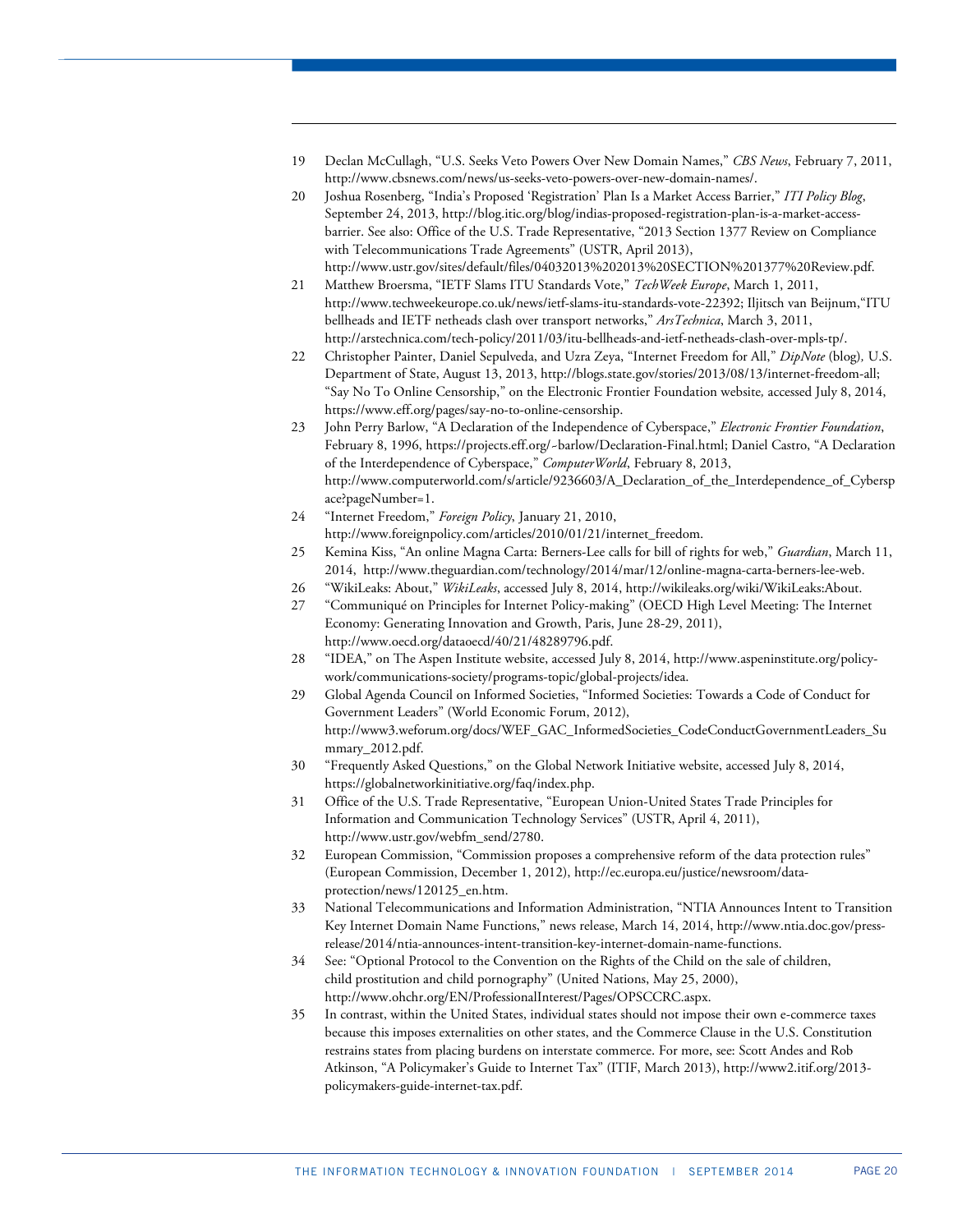- 36 Sawatree Suksri, Siriphon Kusonsinwut, and Orapin Yingyongpathana, "Impact of Computer-related Crime Act of 2007 and State Policies on the Right to Freedom of Expression" (Freedom of Expression Documentation Centre, iLaw, n.d.), http://www.th.boell.org/sites/default/files/computercrimeresearch.pdf.
- 37 Max Colchester, "Discounted E-Books Spark Outcry From French Shops," *Wall Street Journal*, September 24, 2010, [http://online.wsj.com/article/SB10001424052748704814204575507910648793610.html.](http://online.wsj.com/article/SB10001424052748704814204575507910648793610.html) See also: "French law targets free shipping for Amazon books," *Deutsche Welle*, March 3, 2013, http://www.dw.de/french-law-targets-free-shipping-for-amazon-books/a-17133862, and Sam Schechner, "France Proposes Law Forbidding Book Discounts on Web," *Wall Street Journal*, October 3, 2013, http://online.wsj.com/article/SB10001424052702303492504579113513328860216.html?mod=djemIT P\_h&cb=logged0.9502857003826648.
- 38 "WTO: US Internet Gambling Ban Illegal, Orders Annual Trade Sanctions," *Yahoo!*, December 23, 2007[, http://voices.yahoo.com/wto-us-internet-gambling-ban-illegal-orders-annual-741435.html.](http://voices.yahoo.com/wto-us-internet-gambling-ban-illegal-orders-annual-741435.html)
- 39 There do not appear to be international conventions on online gambling. See: Marketa Trimble, "Proposal for an International Convention on Online Gambling" (University of Nevada, William S. Boyd School of Law, June 19, 2012), [http://scholars.law.unlv.edu/cgi/viewcontent.cgi?article=1715&context=facpub.](http://scholars.law.unlv.edu/cgi/viewcontent.cgi?article=1715&context=facpub)
- 40 "United States—Measures Affecting the Cross-Border Supply of Gambling and Betting Services" (World Trade Organization, March 13, 2013),
- <span id="page-20-0"></span>http://www.wto.org/english/tratop\_e/dispu\_e/cases\_e/ds285\_e.htm. 41 "China approves tighter rules on internet access," *BBC News*, December 28, 2012,

1

- [http://www.bbc.co.uk/news/world-asia-20857480.](http://www.bbc.co.uk/news/world-asia-20857480)
- <span id="page-20-2"></span><span id="page-20-1"></span>42 Ben Blanchard, Sally Huang, and Nick Macfie, "China tightens Internet controls, legalizes post deletion," *Reuters*, December 28, 2012[, http://www.reuters.com/article/2012/12/28/net-us-china](http://www.reuters.com/article/2012/12/28/net-us-china-internet-idUSBRE8BO01320121228)[internet-idUSBRE8BO01320121228.](http://www.reuters.com/article/2012/12/28/net-us-china-internet-idUSBRE8BO01320121228)
- 43 Ashley Chia, "Amendment to Copyright Act aim to stop online piracy," *Singapore Law Watch*, July 9, 2014.
- <span id="page-20-3"></span>44 "TRIPS: Agreement on trade-related aspects of intellectual property rights, PART II—Standards concerning the availability, scope and use of Intellectual Property Rights" (World Trade Organization, n.d.), http://www.wto.org/english/tratop\_e/trips\_e/t\_agm3\_e.htm.
- <span id="page-20-5"></span><span id="page-20-4"></span>45 Loek Essers, "Google Video trial to continue to Italian supreme court," *PCWorld*, April 17, 2013, http://www.pcworld.com/article/2035387/google-video-trial-to-continue-to-italian-supreme-court.html.
- 46 "DNS Extension for Autonomous Internet (AIP)" (Internet Engineering Task Force, December 13, 2012)[, http://tools.ietf.org/html/draft-diao-aip-dns-00.](http://tools.ietf.org/html/draft-diao-aip-dns-00)
- 47 For a less technical summary, see: Kevin Murphy, "China proposes to split up the DNS," *DomainIncite.com*, June 18, 2012[, http://domainincite.com/9474-china-proposes-to-split-up-the-dns.](http://domainincite.com/9474-china-proposes-to-split-up-the-dns)
- 48 In this case, the proposal appears to have received little support to move forward.
- 49 The European "Right to be Forgotten" is a good example of this.